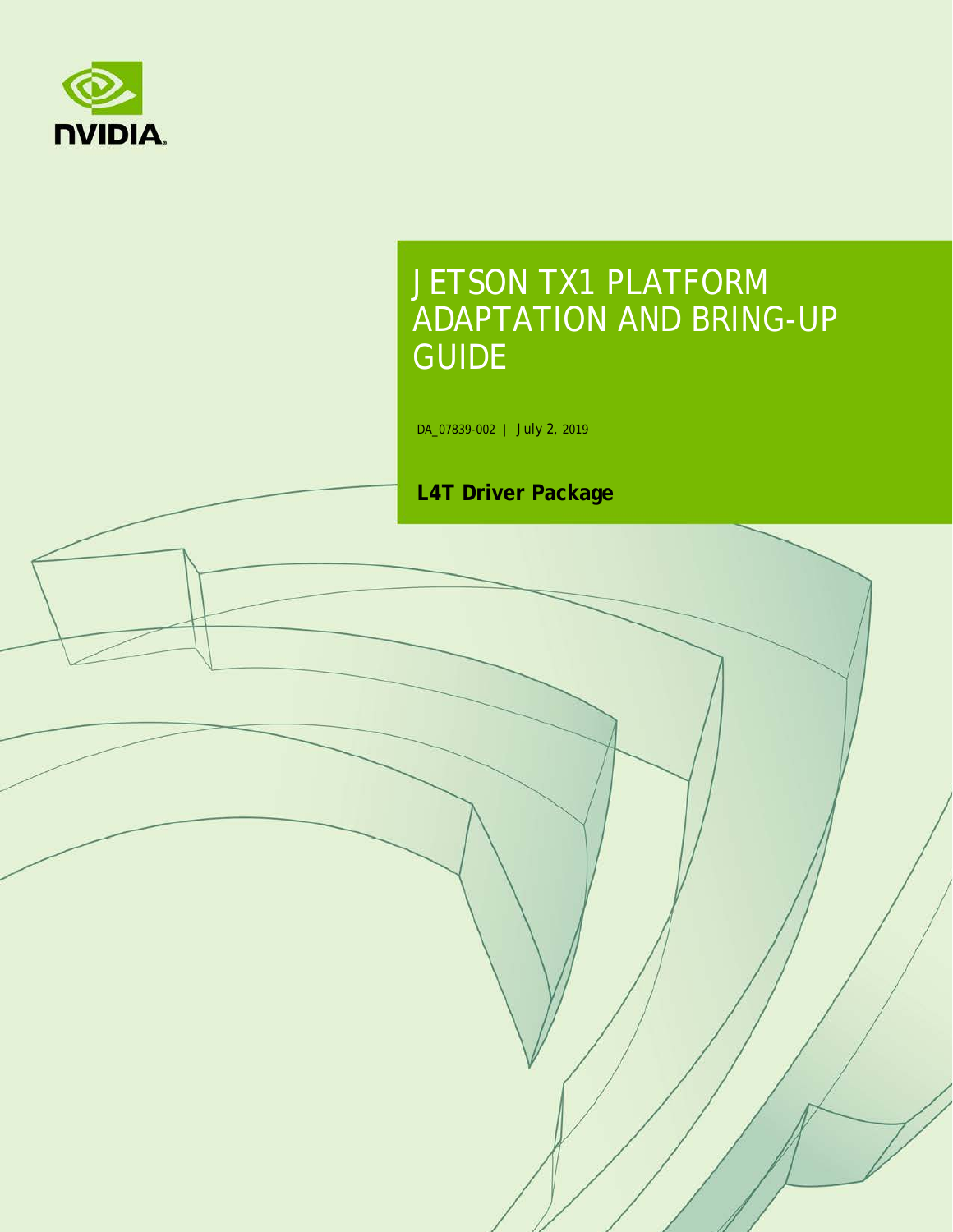# **Document Change History**

|                | DA 07839-002 |                    |                                                                                 |  |  |  |
|----------------|--------------|--------------------|---------------------------------------------------------------------------------|--|--|--|
| <b>Version</b> | Date         | <b>Authors</b>     | <b>Description of Change</b>                                                    |  |  |  |
| V1.0           | 1 Mar 2016   | msum, jsachs       | Initial release.                                                                |  |  |  |
| V1.1           | 11 Aug 2016  | mzensius           | Adds USB Lane Mapping section.                                                  |  |  |  |
| V1.2           | 3 Mar 2017   | mzensius           | Adds camera sensor bring-up checklist.                                          |  |  |  |
| V1.3           | 30 June 2017 | hlang              | generate final PDF for 28.1 release.                                            |  |  |  |
| V1.4           | 3 Oct 2017   | hlang/vsagar/danel | Update porting the linux kernel and USB<br>lane mapping sections.               |  |  |  |
| v1.5           | 15 Nov 2017  | hlang/danel        | update the R28 device tree changes and<br>example topics with updates for PCIe. |  |  |  |
| V1.6           | 28 Feb 2018  | hlang              | Updates for 28.2 release.                                                       |  |  |  |
| V1.7           | 1 Oct 2018   | jsachs             | Updates for 28.3 release.                                                       |  |  |  |
| V2.0           | 2 July 2019  | jsachs             | Updates concurrent with 32.2 release                                            |  |  |  |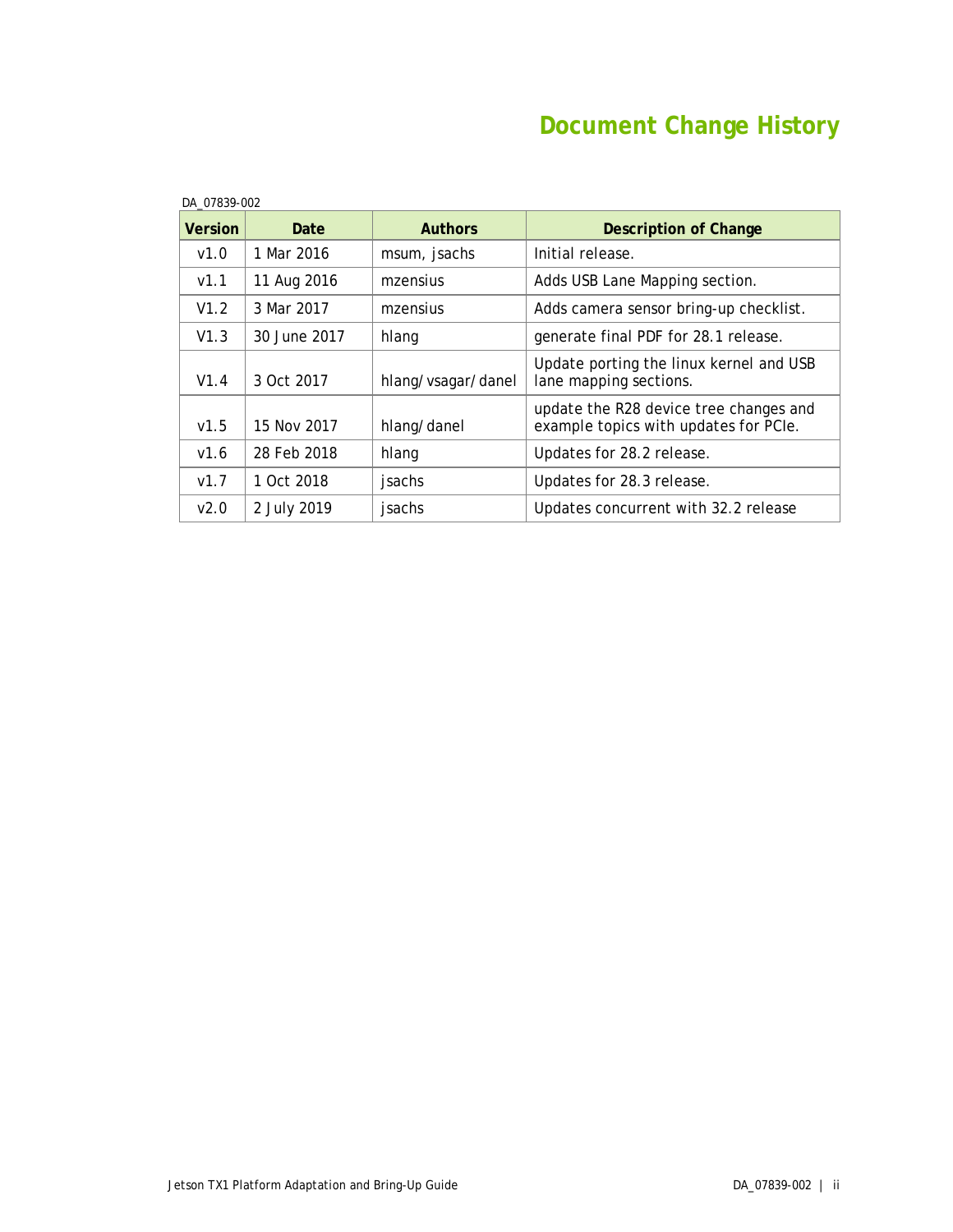## **Table of Contents**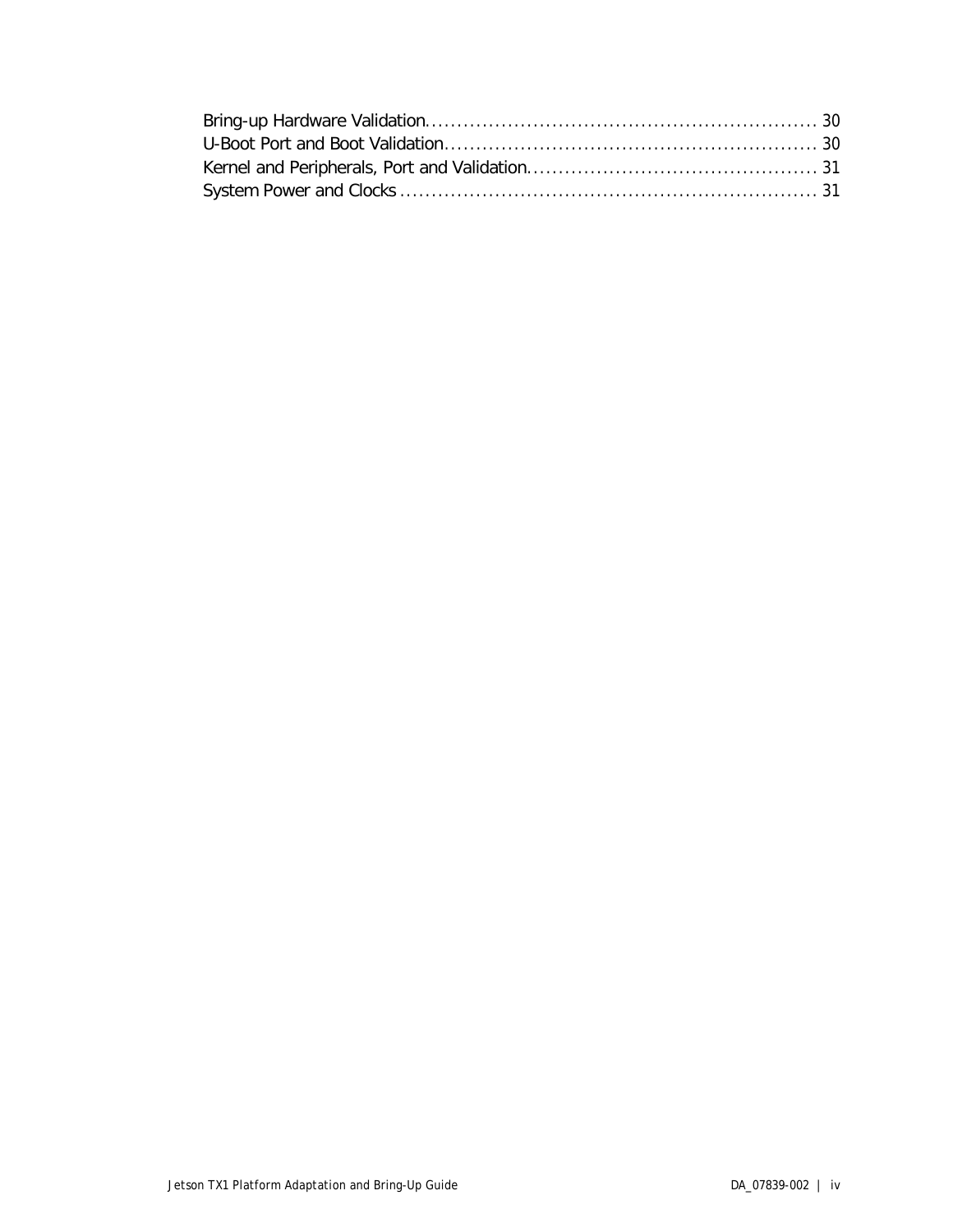# <span id="page-4-0"></span>Platform Adaptation and Bring-Up

This document is for software developers whose target is the NVIDIA<sup>®</sup> Jetson<sup>™</sup> X1 module. It describes how to port the NVIDIA® Tegra® Linux Driver Package and the U-Boot boot loader from NVIDIA® Jetson™ TX1 Developer Kit to other hardware platforms.

For all of the procedures in this document, the NVIDIA® Tegra® Linux Driver Package release includes code for the Jetson X1 Developer Kit (P2371-2180) that can serve as an example.

# <span id="page-4-1"></span>Board Naming

To support your board in L4T, you must choose a simple lower-case, alpha-numeric name for your board, possibly including dashes (-) or underscores (\_) but containing no spaces, such as the following examples:

```
jetson-tx1
p2371-2180
beaver
```
The name you choose will appear in file names and path names in U-Boot and Linux kernel source code, user-visible device tree file names, and be exposed to the user via the U-Boot command prompt and various Linux kernel /proc files.

In this document, <br/>board> represents your board name.

You must also choose a similarly-constructed vendor name. The same character set rules apply, such as the following example:

nvidia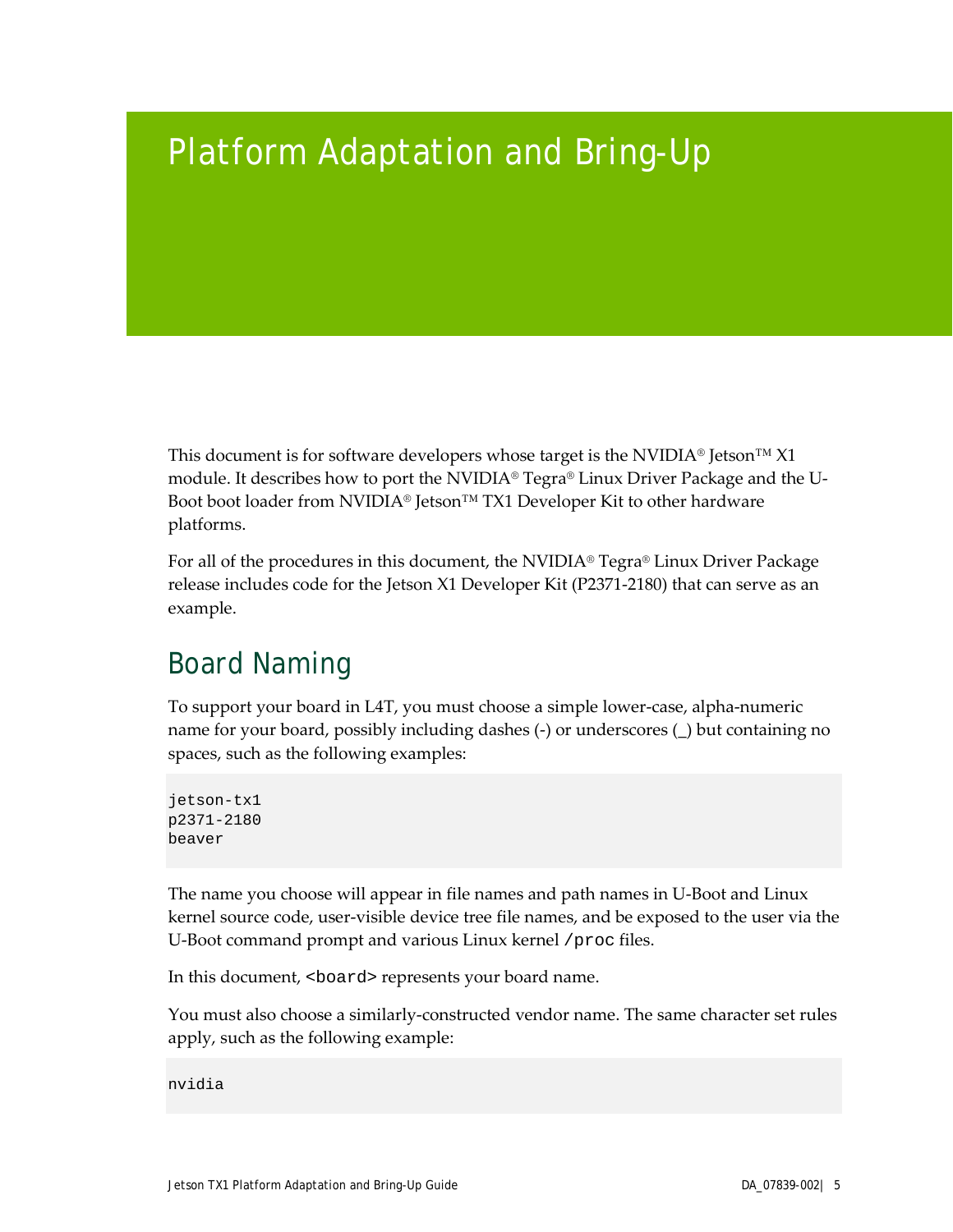In this document, <vendor> represents your vendor name.

**Note: Do not simply re-use and modify the existing NVIDIA® Jetson™ TX1 Developer Kit code without choosing and using your own board name. If you do not use your own board name it will not be obvious to Jetson TX1 users whether modified source code supports the original Jetson TX1 Developer Kit carrier board or your board.**

## <span id="page-5-0"></span>Placeholders in the Porting Instructions

The following sections refer to filenames and pathnames that contain these placeholders. Substitute an appropriate value for each placeholder when you enter the commands.

- <function> is a functional module name, which may be power-tree, pinmux, sdmmc-drv, keys, comm (WIFI/BT), camera, etc.
- $\leq$   $\leq$   $\leq$   $\leq$   $\leq$   $\leq$   $\leq$   $\leq$   $\leq$   $\leq$   $\leq$   $\leq$   $\leq$   $\leq$   $\leq$   $\leq$   $\leq$   $\leq$   $\leq$   $\leq$   $\leq$   $\leq$   $\leq$   $\leq$   $\leq$   $\leq$   $\leq$   $\leq$   $\leq$   $\leq$   $\leq$   $\leq$   $\leq$   $\leq$   $\leq$   $\leq$   $\le$ p2597 is the name of the Jetson TX1 Developer Kit carrier board. Note that NVIDIA <board> names use lower case letters only.
- <som> is a System on a Module (SOM) board name, such as 2180.
- <version> is a board version number, such as a00. Files for NVIDIA reference boards include a version number. Files for customer platforms need not include one.
- <vendor> is your organization's name, or the name of your board's vendor.
- <root> is the device that holds the platform's root file system. At present the only supported value is emmc.

## <span id="page-5-1"></span>Pinmux Changes

If your board schematic differs from that for Jetson<sup>™</sup> TX1 Developer Kit carrier board, you must change the pinmux configuration applied by the software.

To define your board's pinmux configuration, you must obtain Jetson\_TX1\_customer\_pinmux\_release.xlsm from NVIDIA and customize it for the configuration of your board using the following procedures.

To customize the pinmux spreadsheet

- 1. Create a copy of the file with a name based on your board name, e.g. <board>\_pinmux.xlsm.
- 2. Ensure that the new file is writable.
- 3. On a Windows PC, open the new file in Microsoft Excel.
- 4. If Microsoft Excel displays any warnings such as "PROTECTED VIEW" or "SECURITY WARNING," click Enable Editing or Enable Content, so that you can save your changes to the new file.
- 5. Rename the **Jetson TX1 Configuration** tab based on the name of your board: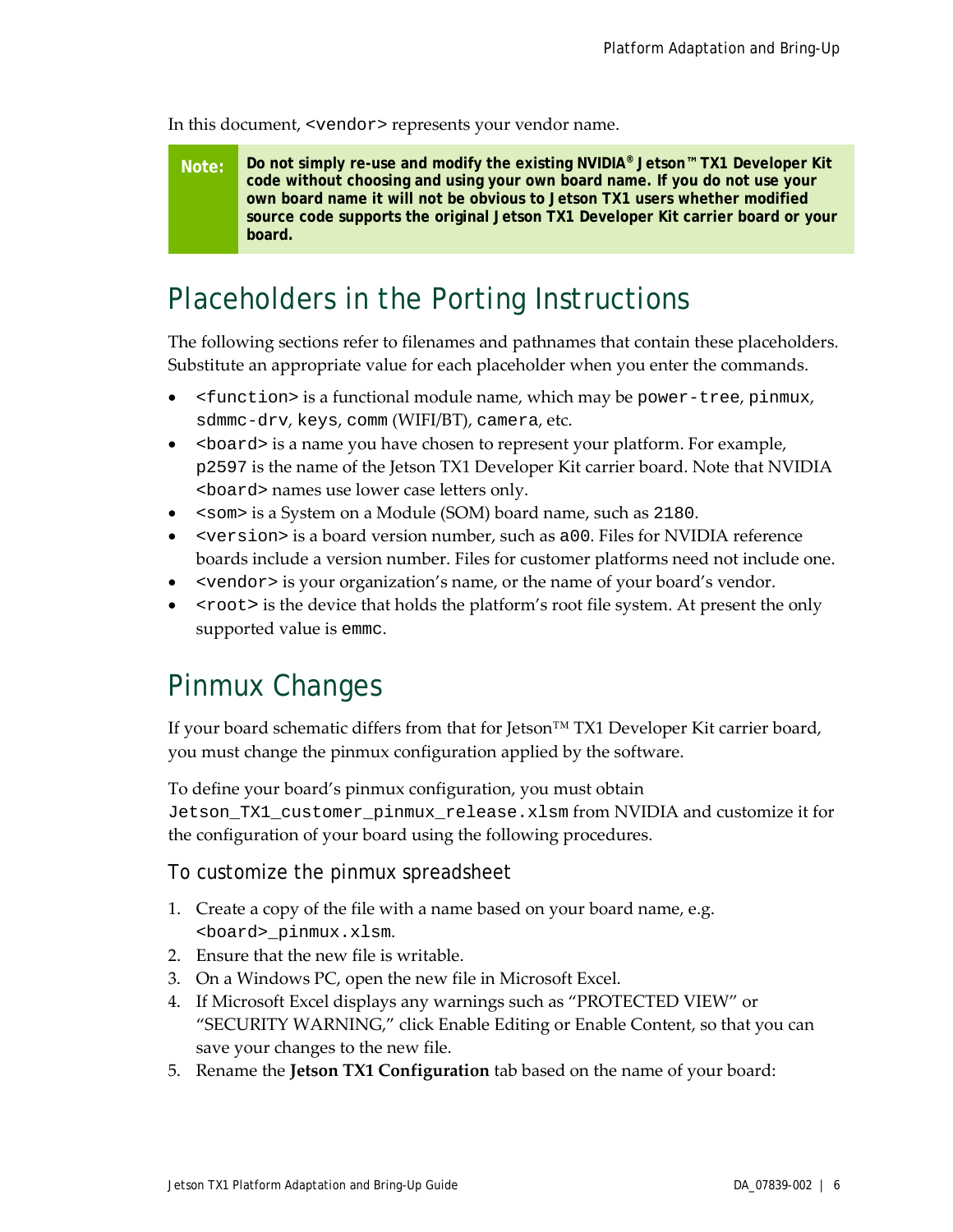- Right-click on the **Jetson TX1 Configuration** tab at the bottom of the window.
- Click the **Rename** menu option.
- Type your board name into the tab, then press ENTER.
- 6. Modify columns AE through AO of the spreadsheet as required by the pinmux configuration for your board, based on the schematic.

Once the spreadsheet reflects the configuration you want, export the configuration data in a format that U-Boot and the Linux kernel can use.

## <span id="page-6-0"></span>Exporting Pinmux for U-Boot

U-Boot uses a header file to define the pinmux configuration. This header file may be generated using the tegra-pinmux-scripts tool.

To customize tegra-pinmux-scripts for your board

1. Obtain tegra-pinmux-scripts by running the following commands on your Linux system:

```
$ git clone https://github.com/NVIDIA/tegra-pinmux-scripts.git
$ cd tegra-pinmux-scripts
```
- 2. In the tegra-pinmux-scripts directory, open csv-to-board.py in a text editor.
- 3. Locate the definition of the supported\_boards data structure, at approximately line 50.
- 4. Add an entry for your board to the supported\_boards data structure like the following example:

```
 '<board>': {
    # <board>_pinmux.xlsm worksheet <board>
    'filename': 'csv/<board>.csv',
     'rsvd_0based': False,
 },
```
- 5. Save the file and exit the editor.
- 6. Commit this change to your local Git repository:

\$ git commit -a -m "Add support for <br/>board>" -s

The tegra-pinmux-scripts read a CSV (Comma Separated Values) version of the pinmux spreadsheet as input.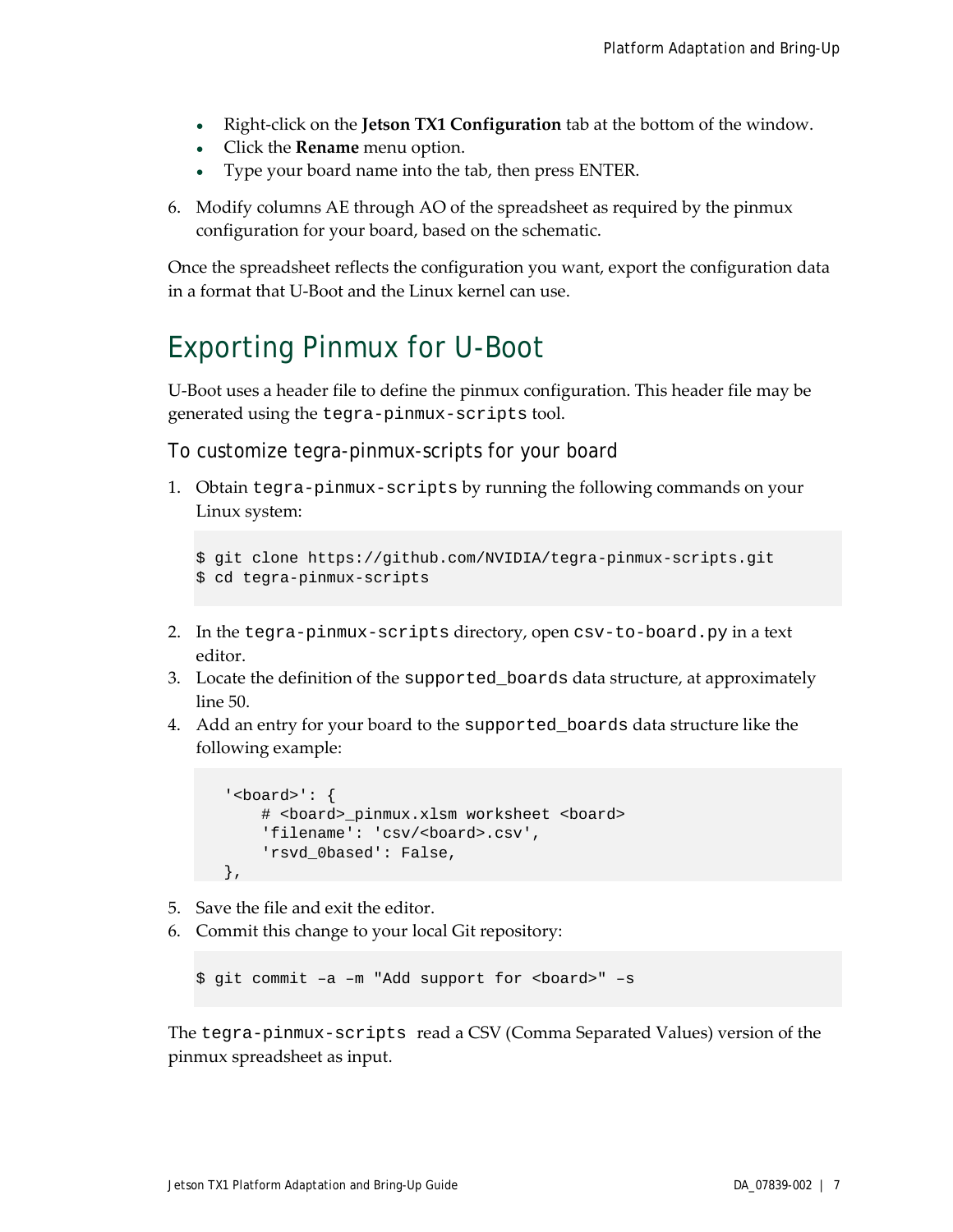#### To save the spreadsheet in CSV format

- 1. In Microsoft Excel, click the File tab.
- 2. On the File tab, click Save As.
- 3. From Save as type, choose CSV (MS-DOC) (\*.csv).
- 4. Verify that the file name ends in.csv, but otherwise matches the file name in your changes to csv-to-board.py.
- 5. Click Save.
- 6. Copy the CSV file to the csv/ directory of tegra-pinmux-scripts on your Linux system.

To generate the U-Boot pinmux header file

1. Enter the following command in the tegra-pinmux-scripts directory to import the data into the tegra-pinmux-script internal format:

\$ ./csv-to-board.py <board>

Optionally, use the --csv <csv\_file\_name> command line option to specify the CSV file to import. This allows you to copy the CSV file to an arbitrary location on your Linux system if you want.

- 2. Enter the following command to generate the U-Boot pinmux header file:
	- \$ ./board-to-uboot.py <br/>board> > pinmux-config-<br/>board>.h

Later, you will copy pinmux-config-<br/>board>.h into the U-Boot source tree.

## <span id="page-7-0"></span>Exporting Pinmux for the L4T Linux Kernel

The Linux kernel uses device tree files to define the pinmux configuration, which you can generate directly from the Excel spreadsheet.

To generate device tree files for your pinmux configuration

- 1. In the spreadsheet, click Generate DT.
- 2. Answer "yes" to the prompt asking whether you want to generate the DT files and provide the name of your board when prompted.

The device tree files are saved in the same location as the Excel spreadsheet. After the file is generated, make sure that the file name matches what you use in your kernel code. Correct the file name if there is a mismatch. Later, you will copy the device tree files into the Linux kernel source tree.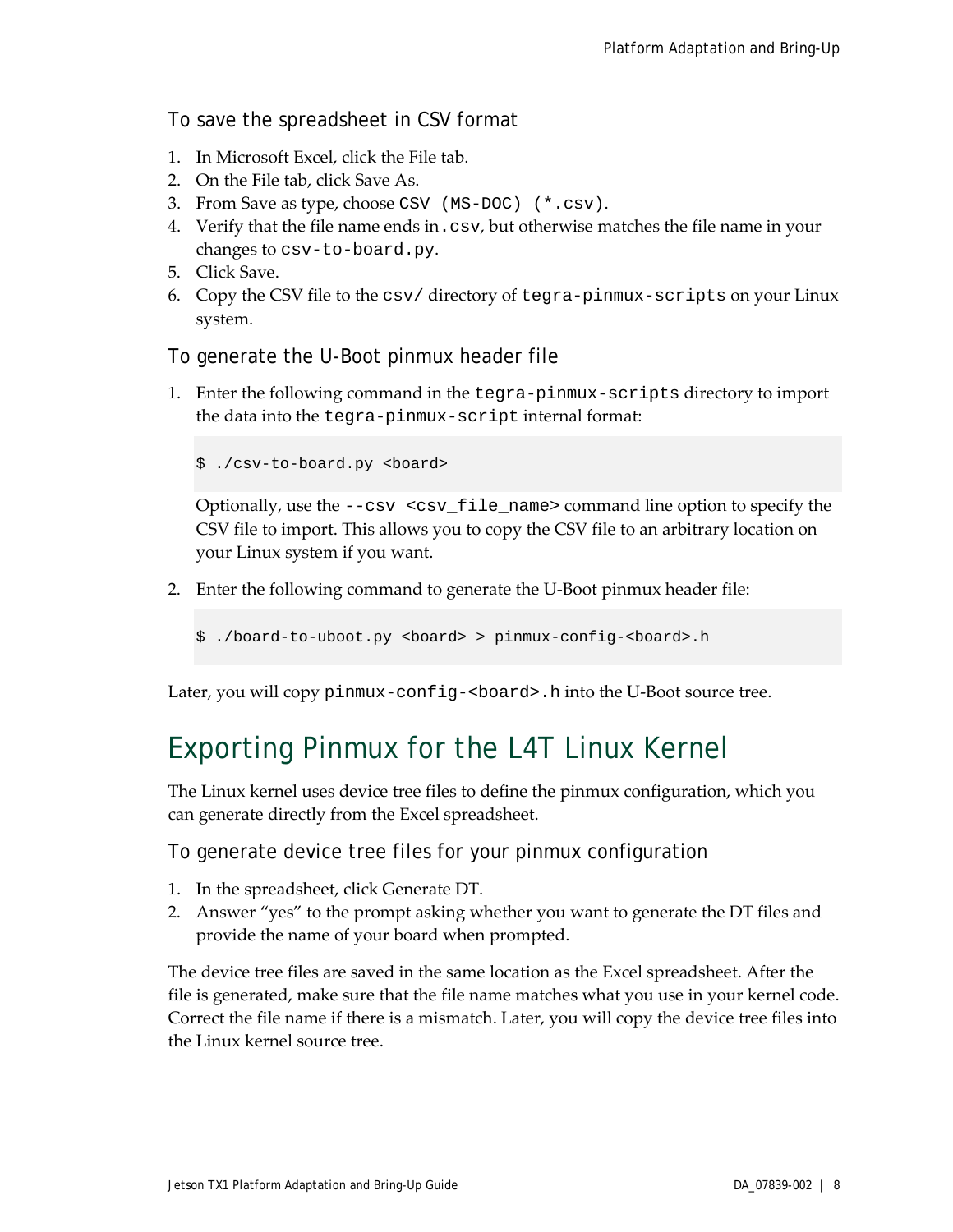# <span id="page-8-0"></span>Porting U-Boot

Perform the following actions in the U-Boot source code to add support for your board.

- 1. Copy include/configs/jetson-p2371-2180.h to include/configs/<board>.h.
- 2. Edit the set of enabled devices and features in <br/>board>.h as appropriate for your board. For example, you must change the following:

#define CONFIG\_TEGRA\_BOARD\_STRING "NVIDIA P2371-2180"

- 3. Copy arch/arm/dts/tegra210-p2371-2180.dts to arch/arm/dts/tegra210-<br/>board>.dts.
- 4. Edit the set of enabled devices and their parameters (e.g. GPIO and IRQ IDs) in tegra210-<br/>board>.dts as appropriate for your board.

Nodes and properties might need to be added, removed, or edited.

**Note: U-Boot and the Linux kernel do not always use the exact same device tree schema (bindings) to represent the same data. Follow examples from U-Boot rather than from the Linux kernel.**

- 5. Add tegra210-<br/>board>.dtb to arch/arm/dts/Makefile.
- 6. Copy configs/p2371-2180\_defconfig to configs/<board>\_defconfig.
- 7. Edit <board>\_defconfig to refer to your board name.
- 8. Edit arch/arm/mach-tegra/tegra210/Kconfig to add target config and Kconfig.
- 9. Copy the board/nvidia/p2371-2180/ directory to board/<vendor>/<br/>board>/.
- 10. Edit all of the files in board/<vendor>/<board>/ to refer to your board name rather than the P2371-2180. The files in this directory contain many instances of the P2371-2180 board name.
- 11. Edit board/<vendor>/<board>/MAINTAINERS to provide the correct maintainer contact information for your board.
- 12. Edit board/<vendor>/<br/>board>/<br/>choard>.c to provide the correct PMIC programming for your board, if required.
- 13. Copy the pinmux header you generated (pinmux-config-<board>.h) to the board/<vendor>/<br/>board>/ directory.

# <span id="page-8-1"></span>Porting the Linux Kernel

To port the kernel configuration code (the device tree) to your platform, modify one of the distributed configuration files to describe your platform's design.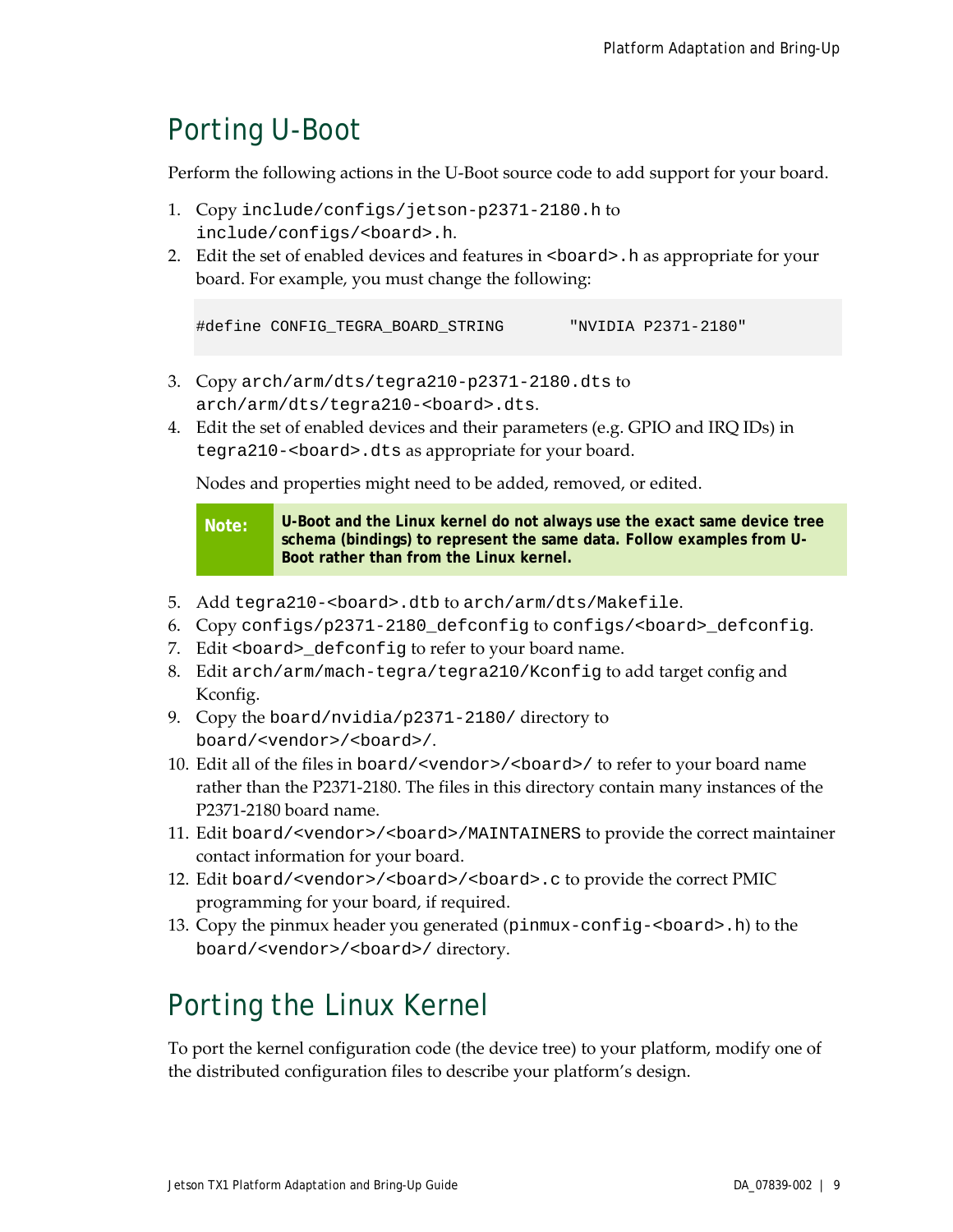The configuration files are in arch/arm64/boot/dts/. Their names have the form tegra210-jetson-cv-base-<board>-<som>.dts, where <board>refers to one of the NVIDIA reference boards, such as p2597.

NVIDIA recommends that you use this file and the files included, which describes the device tree of reference board P2597:

```
arch/arm64/boot/dts/tegra210-jetson-cv-base-p2597-2180-a00.dts
```
This device tree file includes many .dtsi files for various types of hardware. To configure the kernel to work on your platform, make copies of the .dts file and the .dtsi files it references, and modify the copies to correspond to your platform's design.

The following procedure will guide you through this process.

1. Copy the .dts file you have chosen to this location:

arch/arm64/boot/dts/tegra210-<br/>board>.dts

2. From the arch/arm64/boot/dts/tegra210-platforms/ directory, copy each file whose name has the form:

tegra210-jetson-cv-<function>-<board>-<som>-<version>.dtsi

Copy each file to:

```
arch/arm64/boot/dts/tegra210-platforms/tegra210-<br/>board>-
<function>.dtsi
```
You may rename the copies if that makes your work easier.

- 3. Edit your copy of the .dts file to refer to your copies of the .dtsi files.
- 4. Edit the set of enabled devices and their parameters (e.g. GPIO and IRQ IDs) in each copied file as appropriate for your board.

You may need to add, remove, or edit .dtsi file nodes and properties.

**Note: U-Boot and the Linux kernel do not always use the exact same device tree schema (bindings) to represent the same data. Follow examples from the Linux kernel rather than from U-Boot.**

- 5. Replace the content of tegra210-<board>-gpio.dtsi and tegra210- <board>-pinmux.dtsi with the content you generated from the kernel pinmux files earlier.
- 6. Edit arch/arm64/boot/dts/Makefile to add an entry for your board, modeled after the existing Jetson™ TX1 entry.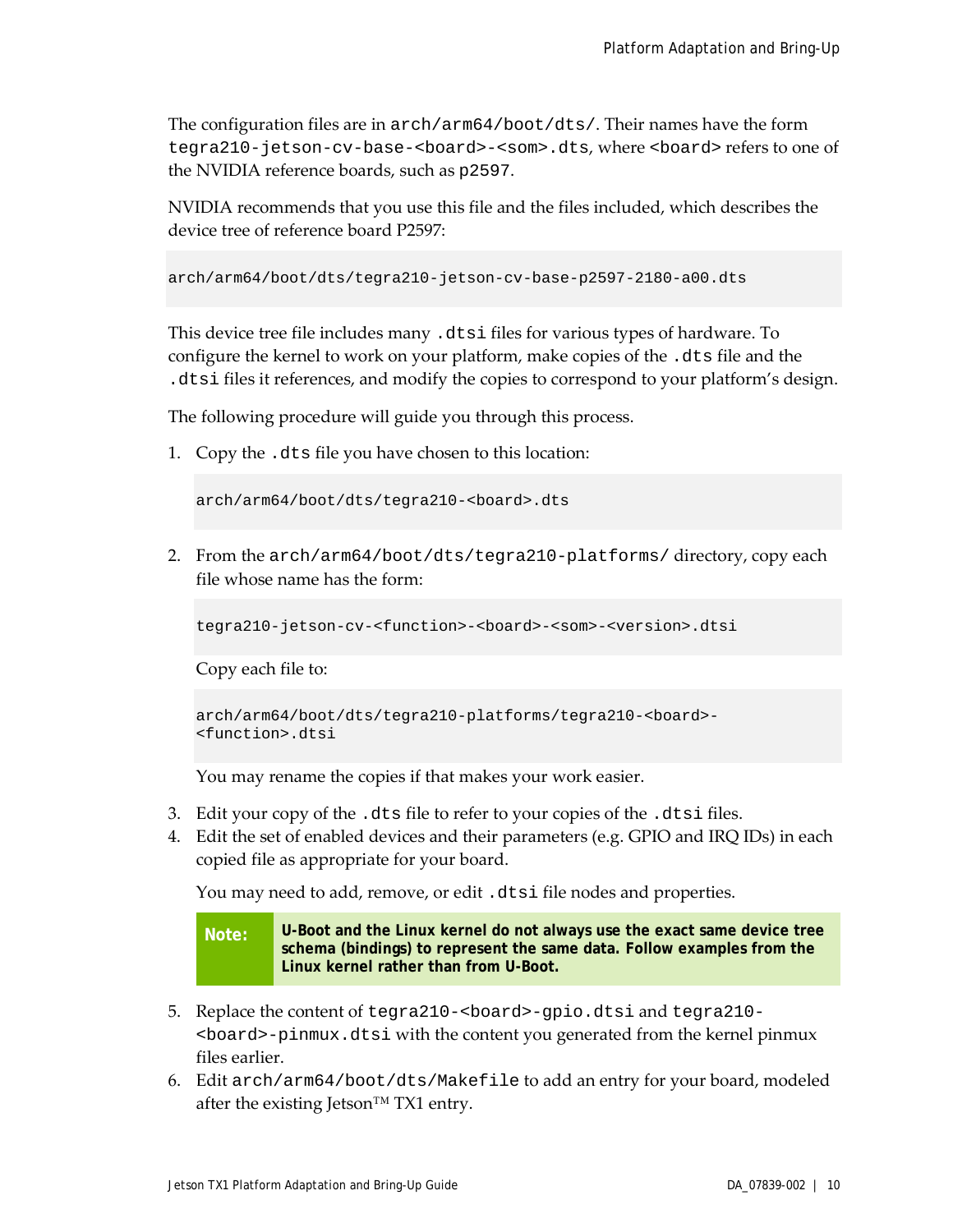7. Copy this file:

Linux\_for\_Tegra/bootloader/t210ref/p2371-2180/extlinux.conf.emmc

To this location:

Linux\_for\_Tegra/bootloader/t210ref/<board>-<som>/extlinux.conf.emmc

8. Copy the generated DTB to the following directory for flashing:

```
Linux_for_Tegra/kernel/dtb/
```
For rel-28 releases, to provide plugin manager support, the kernel DTB is not included in the file system along with the kernel image in the boot directory. Instead, the kernel DTB is selected from the DTB partition and modified by Cboot. Cboot passes it on to Uboot, which in turn passes it on to the kernel without diluting any of the data.

• To flash only the DTB, execute the command:

sudo ./flash.sh -k DTB <platform> mmcblk0p1

• To flash only Uboot, execute the command:

sudo ./flash.sh -k LNX <platform> mmcblk0p1

- To flash only the kernel:
	- 1. copy the kernel image to the following directory.

Linux\_for\_Tegra/kernel/

2. Execute the command:

sudo ./flash.sh <platform> mmcblk0p1

Optionally, you can perform a secure copy to copy the kernel image to the boot partition of the target system and reboot.

- 9. Copy Linux\_for\_Tegra/jetson-tx1.conf to Linux\_for\_Tegra/<board>.conf.
- 10. Edit SYSBOOTFILE and DTB\_FILE in <br/>board>.conf to refer to your board.

Following are some examples of modifications that you may have to make.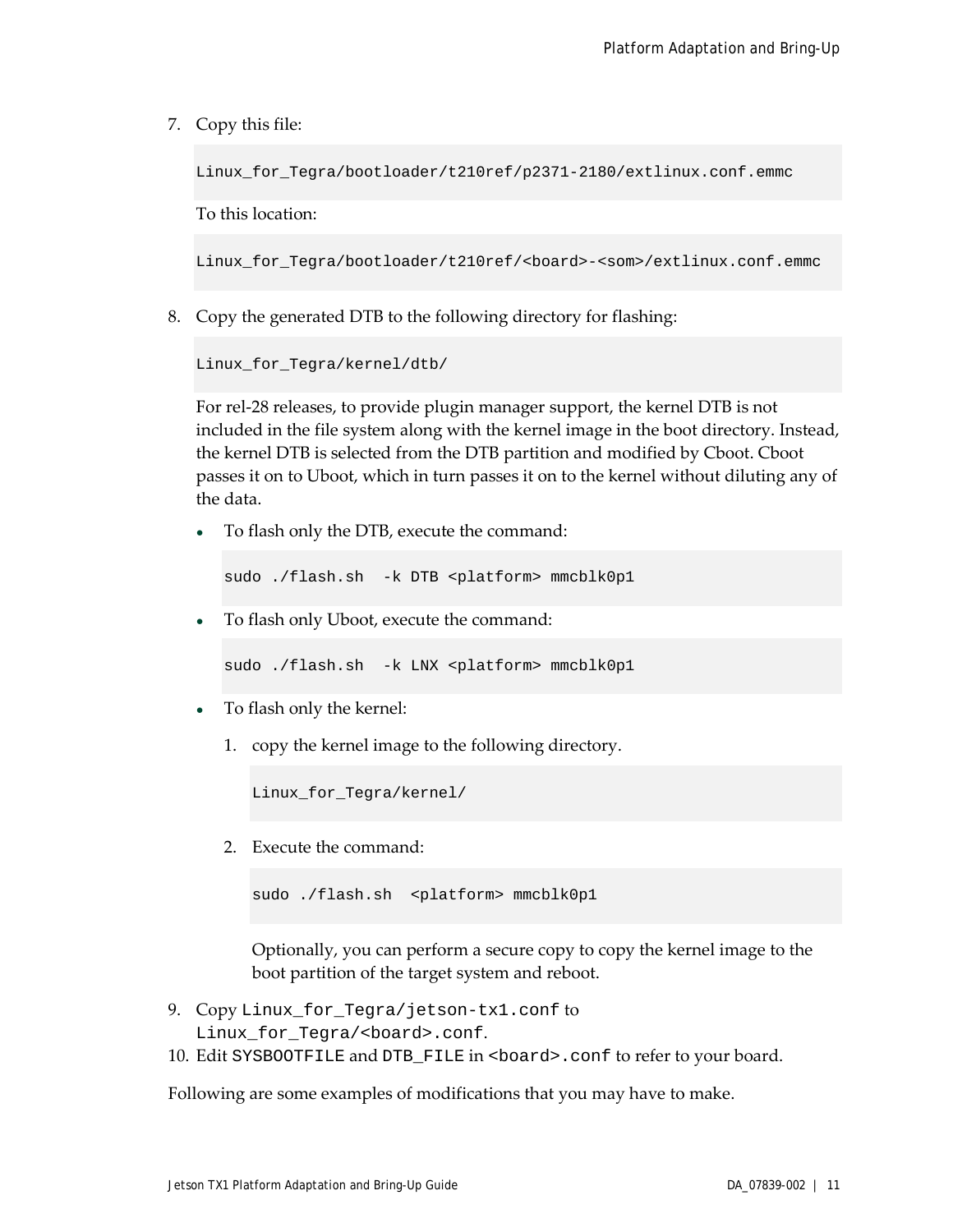#### Regulator

VDDIO of SDMMC1 comes from PMU LDO2. That section looks like this:

```
 regulators {
     ldo2 {
        regulator-name = "vddio-sdmmc1";
     };
 };
```
If there is any change for this power tree, this item should be changed.

# <span id="page-11-0"></span>Pad Power Detection

Pad power on the T210 defaults to 3.3 V. Unlike some other Tegra models, the T210 does not have auto power detect cells. I/O pads that are powered at 1.8 V must be set manually in DTS to 1.8 V.

```
gpio {
nvidia,io-pad-init-voltage = <IO_PAD_VOLTAGE_1_8V>; 
};
```
#### GPIO

There are many GPIO configurations in different hardware modules. To change the GPIO setting, check the related device tree file.

For example, VDD of SDMMC is controlled by a GPIO pin (GPIO\_PZ3). That is a power tree module, so the definition of this part is in:

```
tegra210-platforms/tegra210-jetson-cv-power-tree-p2597-2180-a00.dtsi
```
And looks like this:

```
 en_vdd_sd: regulator@4 {
    gpio = <&gpio TEGRA_GPIO(Z, 3) 0>;
 };
```
You can change this setting according to platform circuit.

#### Interrupt

For modules that make interrupt requests, the interrupt requests can also be declared in the .dts file.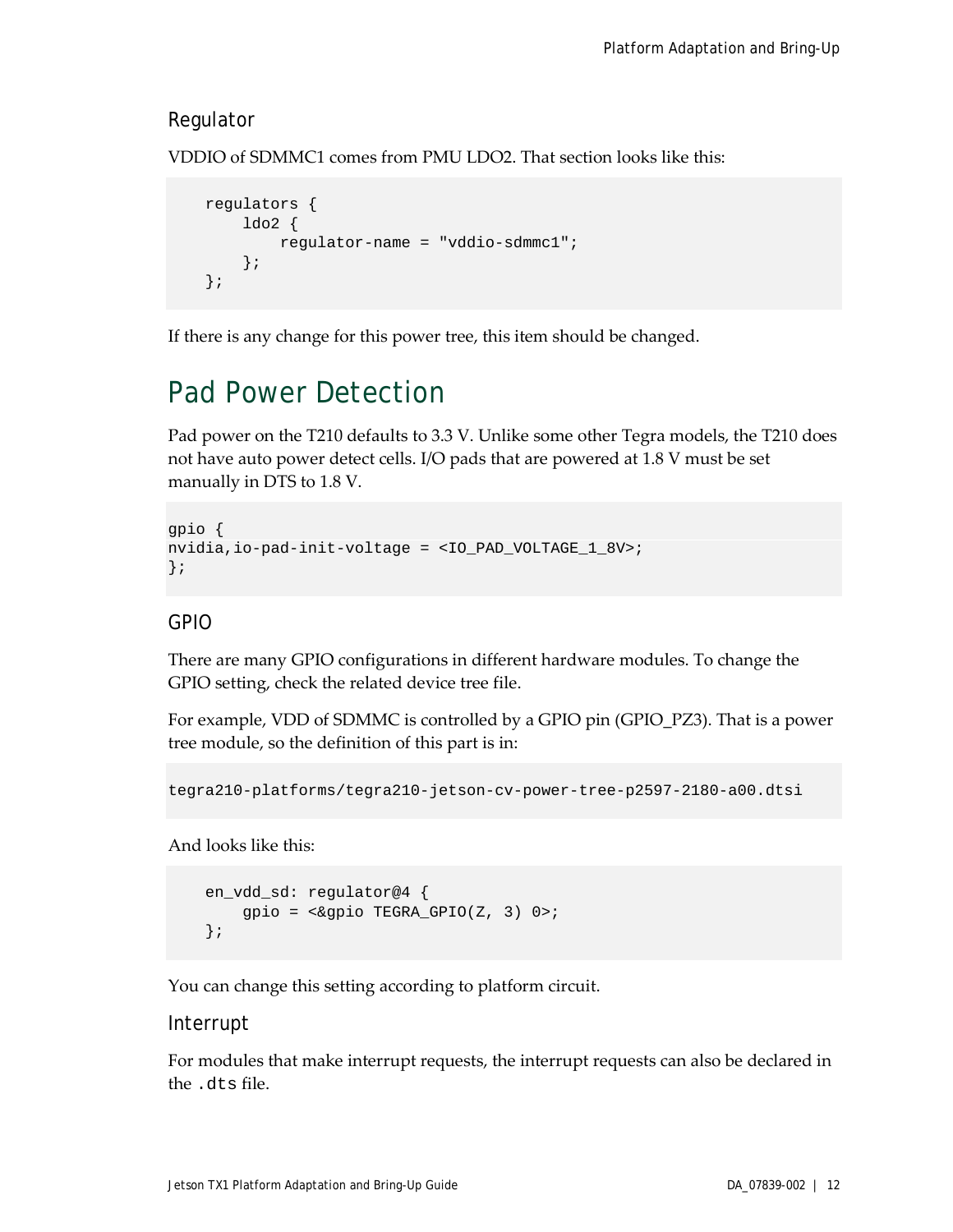For example, this file:

```
tegra210-platforms/tegra210-comms-p2530-0930.dtsi
```
Describes a WIFI interrupt like this:

```
 bcmdhd_wlan {
    compatible = "android,bcmdhd_wlan";
     interrupt-parent = <&gpio>;
   interval = <b>TEGRA_GPIO(H, 2)</b> 0x14>;
    wlan-pwr-gpio = <&gpio TEGRA_GPIO(H, 0) 0>;
    status = "okay";
 };
```
This specifies GPIO\_PH02 (same pin as WIFI\_WAKE\_AP) as the interrupt request pin from the WIFI module.

Key

The key is defined in:

tegra210-platforms/tegra210-keys-p2530-0930.dtsi

The power key is defined as:

```
 power {
     label = "Power";
    qpios = \langle \&qpio TEGRA GPIO(X, 5) GPIO ACTIVE LOW>;
     linux,code = <KEY_POWER>;
     gpio-key,wakeup;
 };
```
**Note: This example is meant only to show how to define a key in a .dts file. 'Power key' is a special key, and** *cannot* **be changed.**

For the detailed information about .dts files, refer to the documentation at Documentation/devicetree/bindings in the NVIDIA released Linux kernel source package.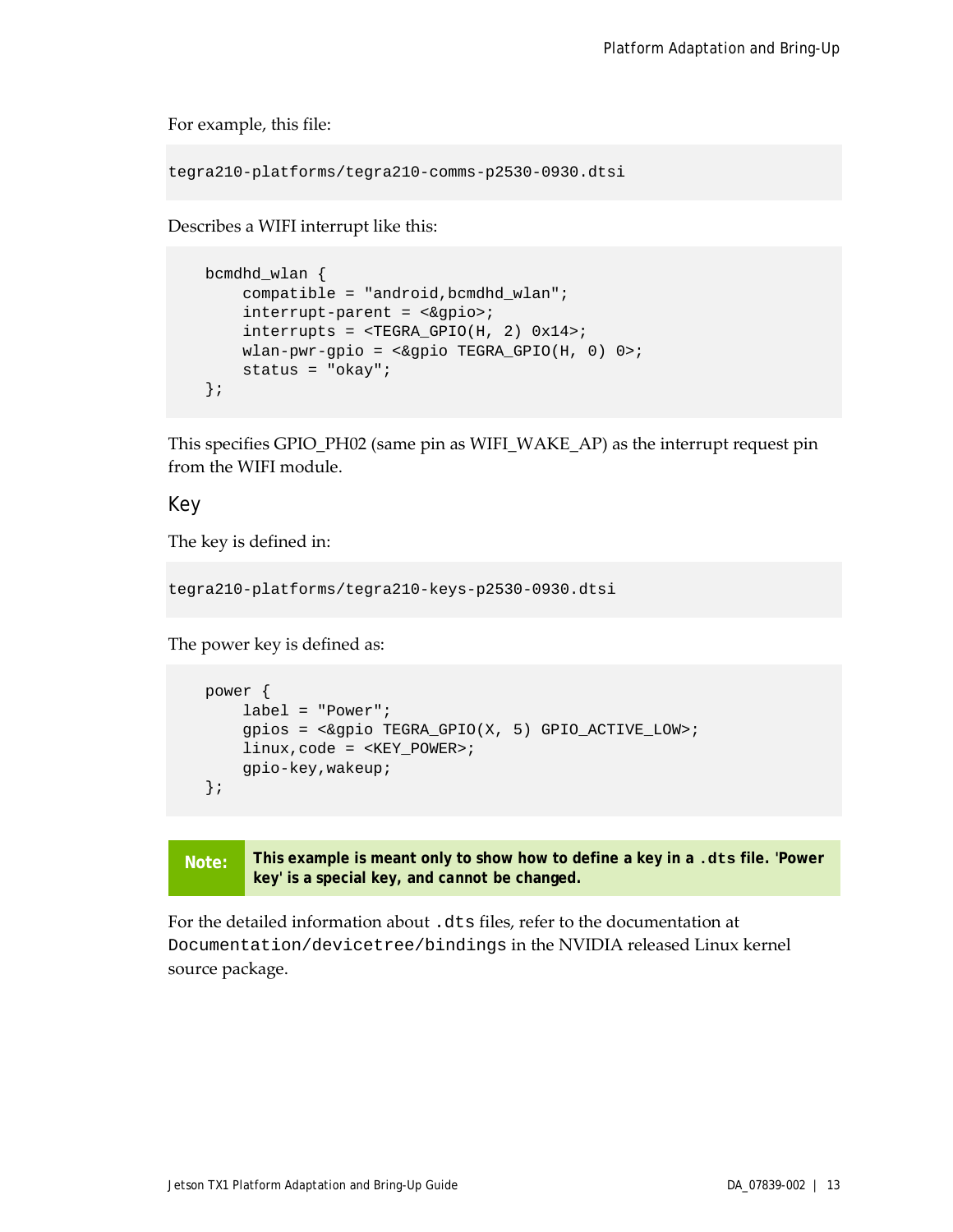# <span id="page-13-0"></span>USB Lane Mapping

USB lane mapping and the required device tree changes are due to kernel version changes.

- Release 24.X (R24) kernel version is 3.10
- Release 28.X (R28) kernel version is 4.4

USB 3.0 has 4 superspeed ports. Not all can be used in the same implementation because of lane sharing between PCIE, SATA, and XUSB. Possible combinations for USB 3.0 are shown in the tables below.

| Jetson TX1 Pin<br><b>Names</b> |           | PEX <sub>1</sub> | <b>PEX_RFU</b>           | PEX <sub>2</sub>         | USB_SS1    | <b>PEXO</b> | USB_SSO  | <b>NA</b>                | <b>SATA</b> |
|--------------------------------|-----------|------------------|--------------------------|--------------------------|------------|-------------|----------|--------------------------|-------------|
| Tegra X1 Lanes                 |           | Lane 0           | Lane 1                   | Lane 2                   | Lane 3     | Lane 4      | Lane $5$ | Lane 6                   | <b>SATA</b> |
|                                | (Carrier) | $PCle#1_0$       | PCIe $#0$ 3              | PCle#0 2                 | PCIe#0 1   | PCIe#0 0    | USB_SS#1 | USB_SS#0                 | <b>SATA</b> |
| Case                           | 2         | PCIe#1 0         | $PCle#0_3$               | $PCle#0_2$               | $PCle#0_1$ | PCIe#0 0    | USB_SS#1 | On-                      | USB_SS#3    |
| Use                            | 3         | USB_SS#2         | $PCle#0_3$               | $PCle#0_2$               | PCIe#0_1   | PCIe#0_0    | USB_SS#1 | Jetson<br>TX1<br>For LAN | <b>SATA</b> |
|                                | 4         | $PCle#1_0$       | $\blacksquare$           |                          | USB_SS#2   | PCIe#0 0    | USB_SS#1 |                          | <b>SATA</b> |
|                                | 5         | $PCle#1_0$       | $\overline{\phantom{a}}$ | $\overline{\phantom{a}}$ | USB_SS#2   | PCIe#0_0    | USB_SS#1 |                          | USB_SS#3    |

|             | <b>Available Outputs from Jetson TX1</b> |             |             |  |  |
|-------------|------------------------------------------|-------------|-------------|--|--|
| Use Case    | <b>USB 3.0</b>                           | <b>PCIe</b> | <b>SATA</b> |  |  |
| 1 (Carrier) |                                          | $1x1 + 1x4$ |             |  |  |
|             |                                          | $1x1 + 1x4$ |             |  |  |
|             |                                          | 1x4         |             |  |  |
|             |                                          | 2x1         |             |  |  |
| 5           |                                          | 2x1         |             |  |  |

The customer pinmux spreadsheet contains all Tegra X1 pin names and ball names for determining which ball names are used for the super-speed connector, and the pinmux configuration of those pins.

An example configuration is given in section 5.1 of the *Jetson TX1 OEM Product Design Guide.* Each external super-speed connector has both USB 2.0 (DP, DN) and USB 3.0 lines (TX+-, RX+-) linked to the connector. A possible exception is where a fixed, on-board device is connected to super-speed lines and does not require USB 2.0 compatibility.

# <span id="page-13-1"></span>R24 Required Device Tree Changes

The following R24 device tree properties must change when USB configuration changes.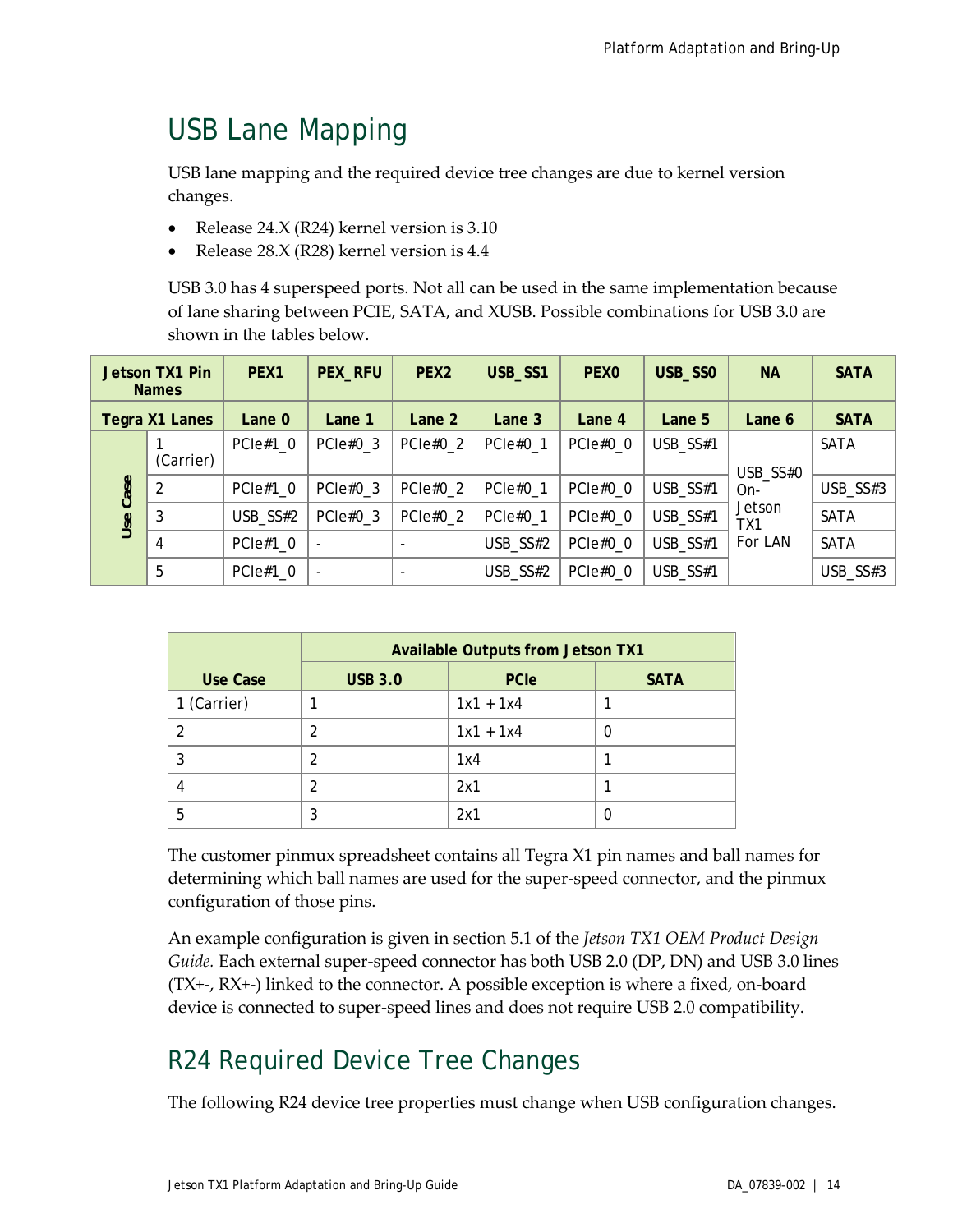| Property                                     | Description                                                                                                                                                                                                                                                                                                                                                                                                                                                                                                                                                                                                                                           |  |  |  |
|----------------------------------------------|-------------------------------------------------------------------------------------------------------------------------------------------------------------------------------------------------------------------------------------------------------------------------------------------------------------------------------------------------------------------------------------------------------------------------------------------------------------------------------------------------------------------------------------------------------------------------------------------------------------------------------------------------------|--|--|--|
|                                              | <b>XHCI</b>                                                                                                                                                                                                                                                                                                                                                                                                                                                                                                                                                                                                                                           |  |  |  |
| nvidia, portmap                              | Lists all ports, 2.0 and 3.0, available for the XUSB controller.<br>Each bit represents a port and the bit is set for ports<br>controlled by XUSB.<br>Bits 0-7 represent USB 3.0 ports with Port 0 on the LSB.<br>▶                                                                                                                                                                                                                                                                                                                                                                                                                                   |  |  |  |
|                                              | Bits 8-15 represent USB 2.0 ports with Port 0 on Bit 8.<br>Bits 16-23 represent HSIC ports with Port 0 on Bit 16.<br>▶                                                                                                                                                                                                                                                                                                                                                                                                                                                                                                                                |  |  |  |
|                                              | For example, <0x0e02> represents USB 3.0 Port 1 and USB 2.0<br>Port 1, 2, and 3 are enabled.                                                                                                                                                                                                                                                                                                                                                                                                                                                                                                                                                          |  |  |  |
|                                              | <b>PADCTL</b>                                                                                                                                                                                                                                                                                                                                                                                                                                                                                                                                                                                                                                         |  |  |  |
| nvidia, ss_portmap                           | Mapping between USB 2.0 USB 2.0 port lines and USB 3.0 por<br>lines available on a single connector.                                                                                                                                                                                                                                                                                                                                                                                                                                                                                                                                                  |  |  |  |
|                                              | Each nibble represents a USB 3.0 port starting from LSB.<br>▶<br>The matching USB 2.0 port must be entered.<br>Enter 7 if the superspeed port is NOT in use or is not<br>▶<br>available.<br>For example, <0x7730> represents the following mapping:<br>ssport0-usb2port0<br>▶<br>ssport1-usb2port3<br>▶<br>$\triangleright$ ssport2-disabled<br>ssport3-disabled<br>▶.<br>USB 3.0 standalone ports without a USB 2.0 port require<br>mapping to a USB 2.0 port that is a valid host port. For<br>standalone ports, two USB 3.0 ports can be mapped to a single<br>USB 2.0 port with the same role and may not represent the<br>end-connector mapping. |  |  |  |
| PEX/HSIO PEX/HSIO lanes used by USB3.0 ports |                                                                                                                                                                                                                                                                                                                                                                                                                                                                                                                                                                                                                                                       |  |  |  |
| nvidia, lane_owner                           | Each nibble represents a USB 3.0 port starting from the LSB.<br>A matching lane number must be entered.<br>Enter 0xF if the port is not in use or the lane is not<br>$\blacktriangleright$<br>mapped.<br>For example, <0xFF56> represents the following mapping:<br>ssport0-lane6<br>▶<br>ssport1-lane5<br>▶<br>ssport2-not in use<br>▶<br>ssport3-not in use                                                                                                                                                                                                                                                                                         |  |  |  |

### <span id="page-14-0"></span>R24 Example 1

A case where USB 2.0 Port 3 and USB 3.0 Port 2 are linked to an external connector on a carrier board matches usecase 3 in possible mappings of superspeed ports. In that case the USB\_SS#2 Port is using Lane 0 (USB\_SS1 pins, ball names E41, E42, H41, H42). USB 2.0 Port 3, ball names B42 and B43, is mapped to an external connector; the default configuration uses these lines for M2.Key.

• PCIe x1 must be disabled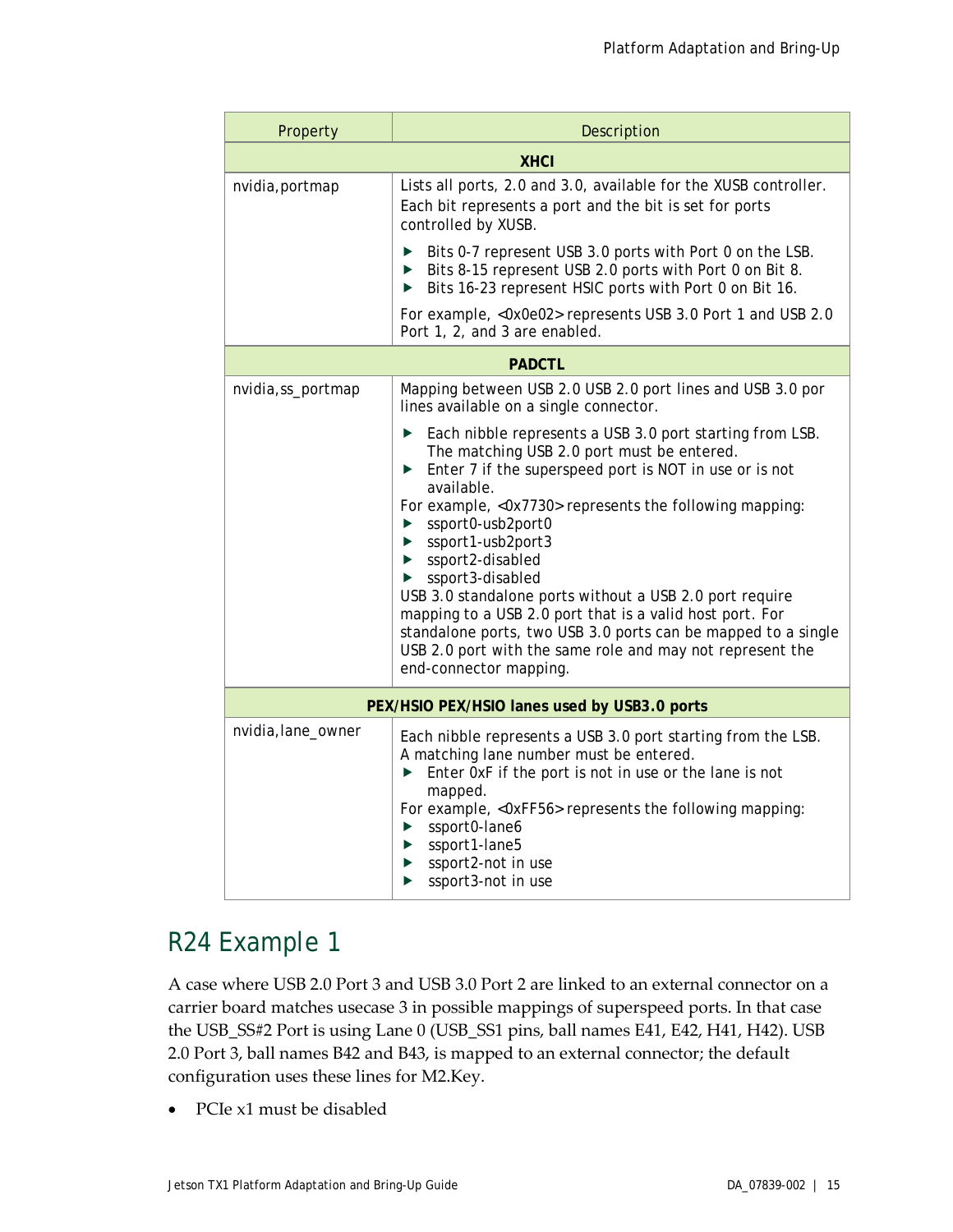- USB\_SS#2 port must be enabled
- Lane mapping should indicate that lane 0 is in use by USB

In this example, the following device tree properties must be changed:

#### • **nvidia,ss\_portmap**

Super-speed port 2 must be enabled. This portmap should match USB 3.0 and USB 2.0 lines on the same connector. For a standalone USB 3.0 port, any valid USB 2.0 port is sufficient. In this case USB 2.0 port 3 is matched with USB 3.0 port 2, so the value changes from <0x7721> to <0x7321>.

#### • **nvidia,portmap**

Control super-speed port 2 with XHCI by replacing <0x0e03> with <0x0e07>.

#### • **nvidia,lane\_owner**

The lane owner for lane 0 is XUSB and is used by super-speed port 2. The property value of <0xff56> becomes <0xf056>.

#### • **nvidia,lane-map**

This property indicates PEX lanes are available in the PCIe module and how they are configured. Because lane 0 (PEX1) is in use by USB, the lane map is modified from  $\langle 0x14 \rangle$  to  $\langle 0x4 \rangle$ .

Overall device tree properties patch in this case are as follows:

```
 pcie-controller {
[...]
- nvidia,lane-map = <0x14>;
+ nvidia,lane-map = <0x4>;
[...]
      };
       xusb_pad_ctl: xusb_padctl { /* Put common control config here 
*/
[...]
                   nvidia,ss portmap = <0x21>;
                   nvidia, lane_owner = <0xff56>; /* Use 0xF to
disable lane assign */
                  nvidia,lane-map = <0x14+ nvidia,ss_portmap = <0x321>;
                  nvidia, lane_owner = <0xf056>; /* Use 0xF to
disable lane assign */
+ nvidia,lane-map = <0x4>;
[...]
      };
       xusb@70090000 {
[...]
                   nvidia, portmap = <0x0e03>;
+ nvidia,portmap = <0x0e07>;
[...]
```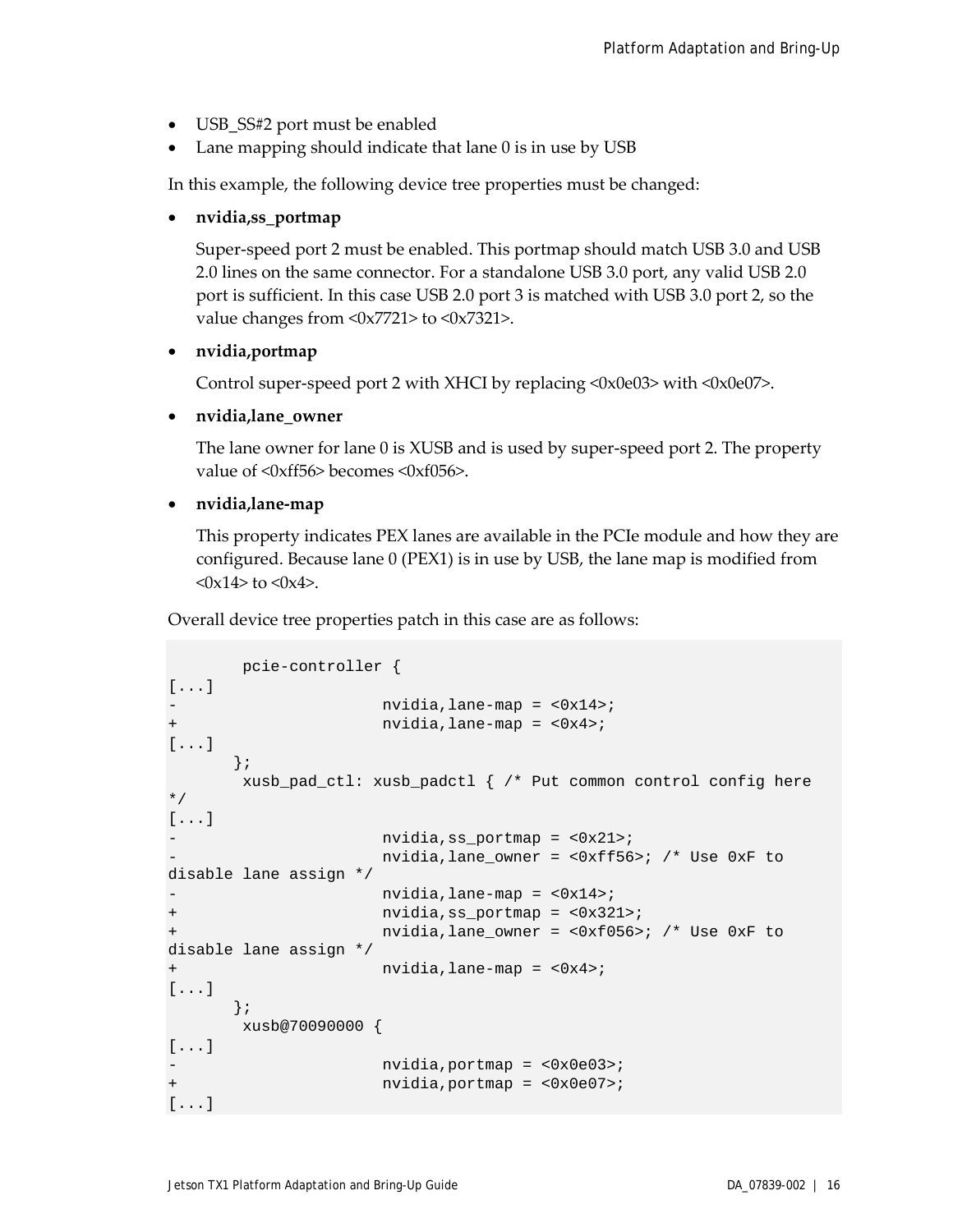};

### <span id="page-16-0"></span>R24 Example 2

USB 3.0 Port 2 is used as a standalone port using lane 3. This matches usecase 4/5 in possible mappings of superspeed ports. USB\_SS#2 port is using lane 3 (PEX1 pins, ball names G42, G43, D42, D43). PCIe configuration changes from 1x1+1x4 to 1x1+1x1. USB\_SS#2 is enabled and lane mapping indicates that lane 3 is in use by USB.

The following device tree properties must change:

• **nvidia,ss\_portmap**

Superspeed port 2 is enabled. This portmap must match USB 3.0 and USB 2.0 lines on the same connector. For a standalone USB 3.0 port, specify any valid USB 2.0 Port. In this case, a USB 2.0 standalone port matches a valid USB 2.0 port. This value changes from <0x7721> to <0x7221>.

• **nvidia,portmap**

Control superspeed Port 2 with XHCI by replacing <0x0e03> with <0x0e07>.

• **nvidia,lane\_owner**

The lane owner for lane 3 is XUSB and is used by superspeed Port 2. The property value of <0xff56> becomes <0xf356>.

• nvidia,lane-map

This property indicates that PEX lanes are available in the PCIe module and describes how they are configured. Because lane 3 USB\_SS1 is in use by USB, the lane map is modified from  $\langle 0x14 \rangle$  to  $\langle 0x11 \rangle$ .

Overall device tree properties patch for this use case are as follows:

```
 pcie-controller {
                    nvidia,lane-map = <0x14;
+ nvidia,lane-map = <0x12>;
[...]
       };
       xusb_pad_ctl: xusb_padctl { /* Put common control config here 
*/
[...]
- nvidia,ss_portmap = <0x7721>;
                    nvidia, lane owner = <0xff56>; /* Use 0xF to
disable lane assign */
                    nvidia,lane-map = <0x14;
+ nvidia,ss_portmap = <0x7221>;
                   nvidia, lane_owner = <0xf356>; /* Use 0xF to
disable lane assign */
```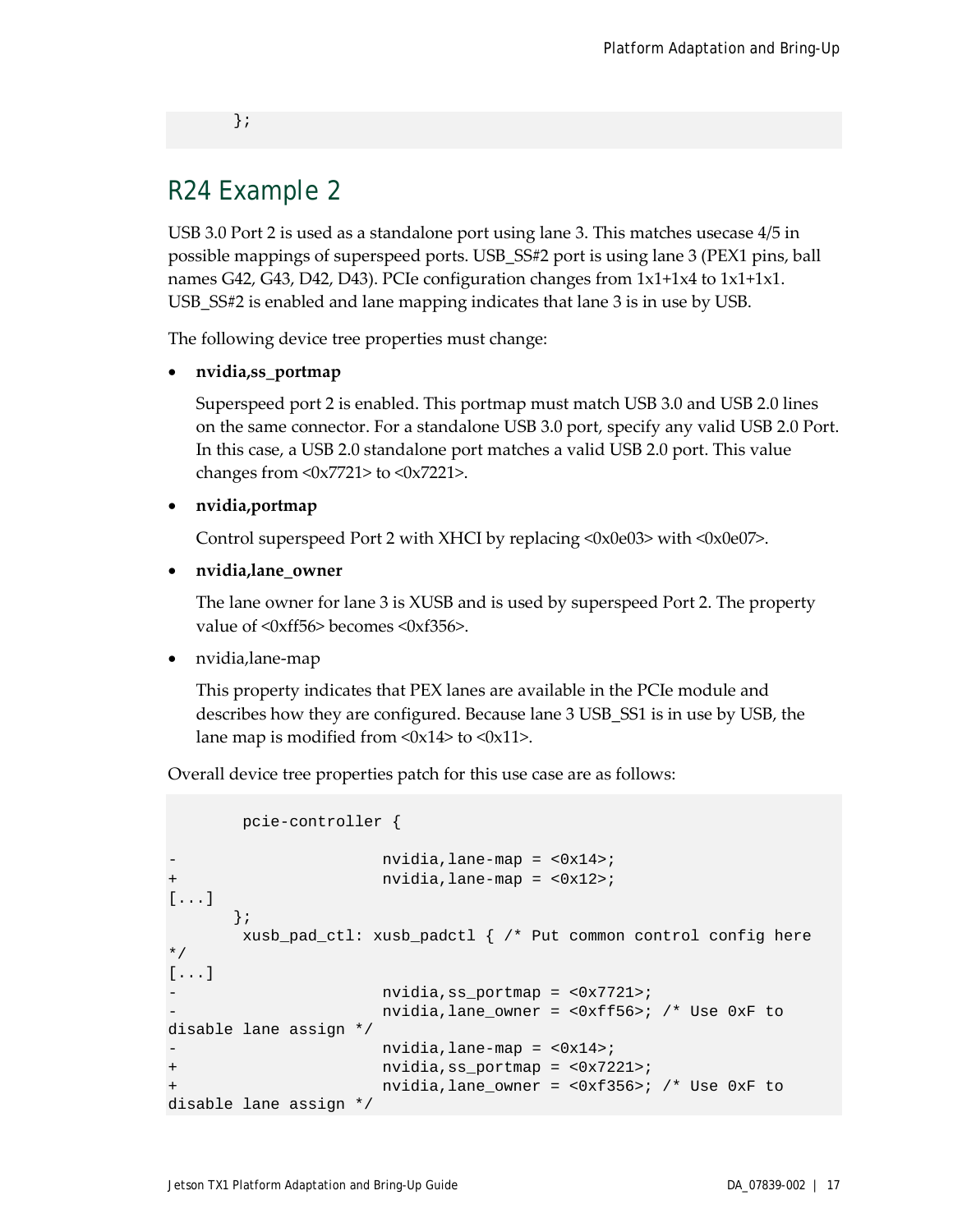```
+ nvidia,lane-map = <0x11>;
[...]
      };
      xusb@70090000 {
[...]
- nvidia,portmap = <0x0e03>;
+ nvidia,portmap = <0x0e07>;
                  nvidia,common_padctl = <&xusb_pad_ctl>;
[...]
      };
```
## <span id="page-17-0"></span>R28 Required Device Tree Changes

The following R28 device tree properties must change when USB configuration changes.

| Property                                                                                                                                                       | Description                                                                                                                                                                                                                                                                   |  |  |  |
|----------------------------------------------------------------------------------------------------------------------------------------------------------------|-------------------------------------------------------------------------------------------------------------------------------------------------------------------------------------------------------------------------------------------------------------------------------|--|--|--|
| pinctrl@7009f000/pinmux                                                                                                                                        |                                                                                                                                                                                                                                                                               |  |  |  |
|                                                                                                                                                                | Identifies the lane used on this port.                                                                                                                                                                                                                                        |  |  |  |
| nvidia, lanes                                                                                                                                                  | For USB 2.0 port, set this property to otg- <n>.<br/>▶<br/>Where <n> is the number of USB 2.0 port.<br/>For USB 3.0/PCle/SATA ports, set this property to uphy-lane-<n>.<br/><math>\blacktriangleright</math><br/>Where <n> is the lane number for this port.</n></n></n></n> |  |  |  |
|                                                                                                                                                                | Specifies the function running on this port.<br>Possible values include:                                                                                                                                                                                                      |  |  |  |
| nvidia, function                                                                                                                                               | xusb: indicates this port is used by USB 2.0 controller.<br>usb3: indicates this port is used by USB 3.0 controller.<br>▶<br>pcie: indicates this port is used by PCIe controller.<br>▶                                                                                       |  |  |  |
| nvidia, port-cap                                                                                                                                               | If this USB 2.0/3.0 port supports host mode, set this property to<br><tegra_padctl_port_host_only>.</tegra_padctl_port_host_only>                                                                                                                                             |  |  |  |
| Set this property on USB 3.0 port only because it specifies which USB<br>nvidia, usb3-port<br>3.0 port is bound to the lane set by the nvidia, lanes property. |                                                                                                                                                                                                                                                                               |  |  |  |
| nvidia, usb2-map                                                                                                                                               | set this property on USB 3.0 port because it specifies which USB 2.0<br>port is used with this USB 3.0 on the same connector.                                                                                                                                                 |  |  |  |
| nvidia, pcie-lane-<br>select                                                                                                                                   | Specifies that this PCIe port supports x1 or x4.                                                                                                                                                                                                                              |  |  |  |
|                                                                                                                                                                | xusb@70090000                                                                                                                                                                                                                                                                 |  |  |  |
| phys                                                                                                                                                           | Identifies the PHY handles to the USB 2.0 and 3.0 ports used by XUSB<br>controller.                                                                                                                                                                                           |  |  |  |
| phy-names                                                                                                                                                      | Identifies the PHY names of the USB 2.0 and 3.0 phys used by XUSB<br>controller.<br>The sequence in phys and phy-names must match each other.                                                                                                                                 |  |  |  |
|                                                                                                                                                                | pcie-controller@1003000                                                                                                                                                                                                                                                       |  |  |  |
| nvidia, num-lanes                                                                                                                                              | This property must be present in each root port sub-node of the PCIe<br>controller parent node.                                                                                                                                                                               |  |  |  |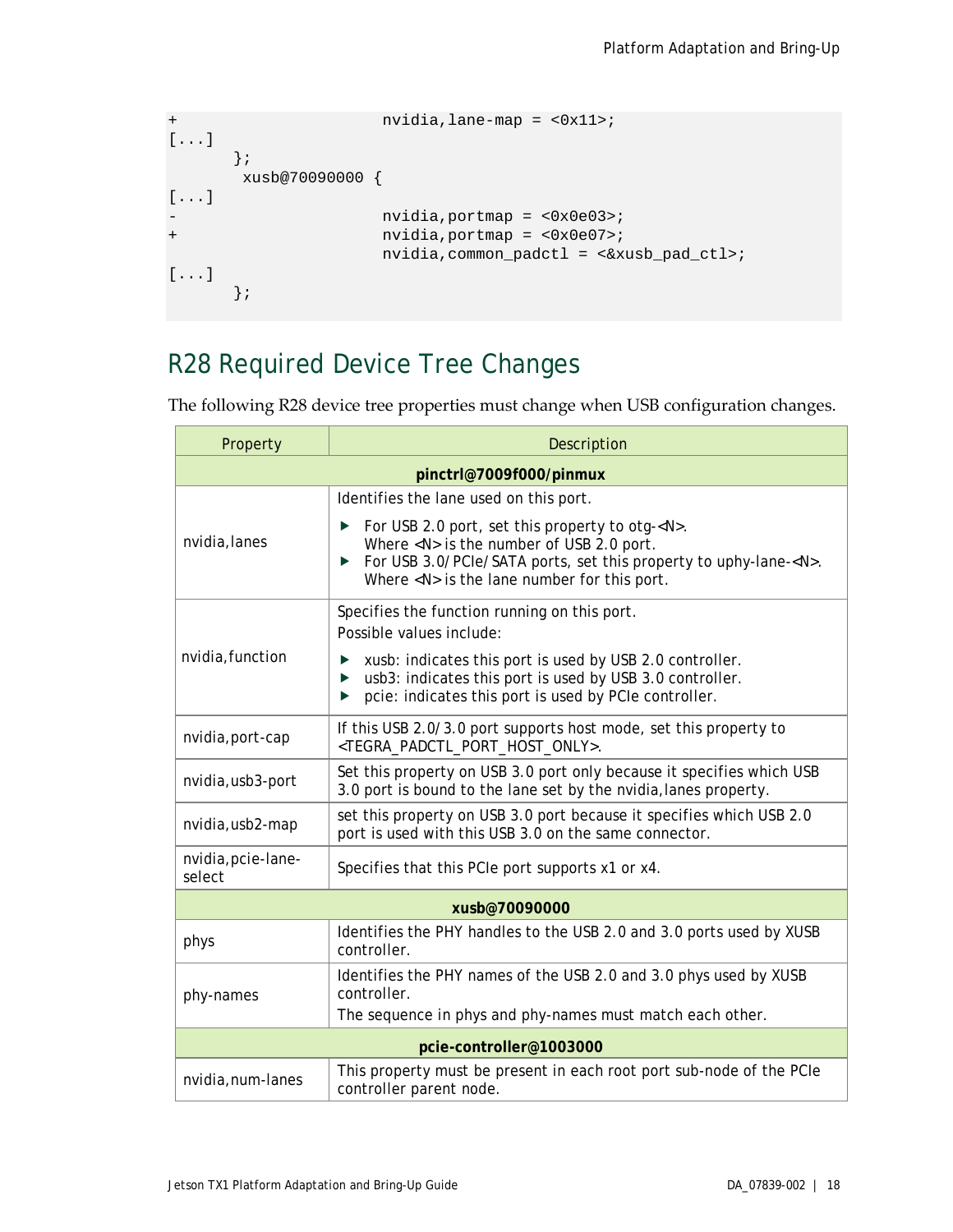| For example:                                                                                              |
|-----------------------------------------------------------------------------------------------------------|
| pci@1,0, pci@2,0 and pci@3,0 nodes.                                                                       |
| It indicates the maximum link width of that root port.<br>For example:                                    |
| $\blacktriangleright$ For controller-0, use 0x4for all cases.<br>For controller-1, only 0x1 is supported. |

## <span id="page-18-0"></span>R28 Example 1

A case where USB 2.0 port 3 and USB 3.0 port 2 are linked to an external connector on a carrier board matches use case 3 in possible mappings of super-speed ports. In that case the USB\_SS#2 port is using Lane 0 (USB\_SS1 pins, ball names E41, E42, H41, H42). USB 2.0 port 3 (ball names B42, B43) is mapped to an external connector (the default configuration uses these lines for M2.Key). PCIe x1 should be disabled, USB\_SS#2 port should be enabled and lane mapping should now indicate that lane 0 is in use by USB.

In this example, the following device tree properties must be changed:

1. Disable pcie-m2 sub node.

Disable PCIe x1 on M2.Key by adding status = "disabled" to the pinctrl@7009f000/pinmux/pcie-m2 sub node.

2. Create two new sub-nodes under pinctrl@7009f000/pinmux.

Create two sub-nodes, such as usb2-m2 to represent USB 2.0 port 3 and usb3-m2 as an instance of USB3.0 port 2, then set the following properties of them.

• **nvidia,lanes**

In this case, USB 3.0 port 2 is using Lane 0, so set nvidia,lanes = "uphy-lane-0" under usb3-m2 sub-node. Since USB 2.0 port 3 is used on M2.Key, set nvidia,lanes = "otg-3" of usb2-m2 sub-node.

#### • **nvidia,function**

Set nvidia,function = "xusb" in usb2-m2 and nvidia,function = "usb3" for usb3-m2.

• **nvidia,port-cap**

Set nvidia,port-cap = <TEGRA\_PADCTL\_PORT\_HOST\_ONLY> in both usb2-m2 and usb3-m2 sub-nodes because USB connector on M2.Key supports only host mode.

#### • **nvidia,usb3-port**

This property must be set in usb3-m2 to indicate which USB 3.0 port is bound to the lane set in nvidia,lanes. In this case, it is USB 3.0 port 2, so the value is nvidia,usb3 port = <2> in usb3-m2.nvidia,ss\_portmap.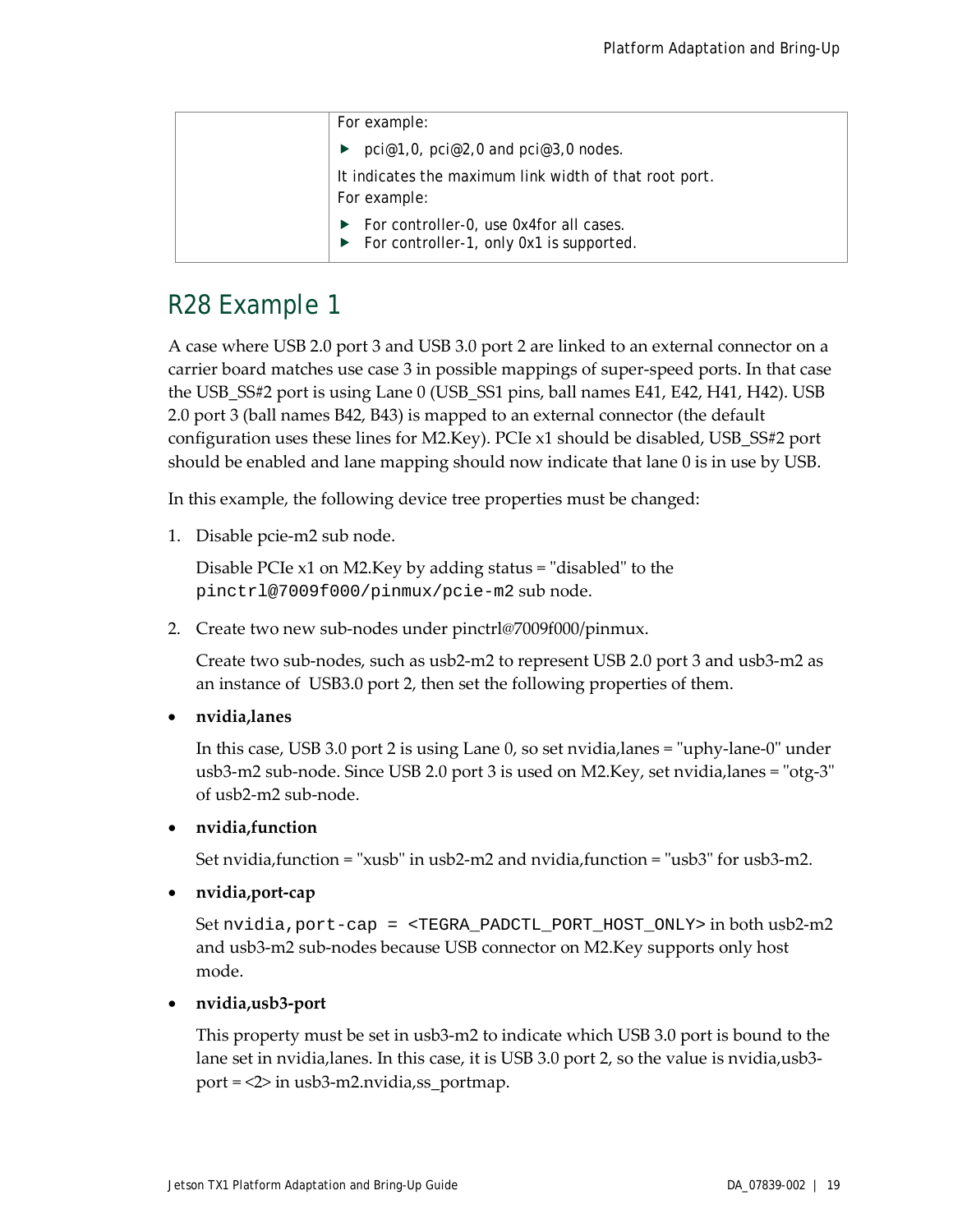#### • **nvidia,usb2-map**

This nvidia,usb2-mapportmap must match USB 3.0 and USB 2.0 lines on the same connector and only be set in usb3-m2 sub-node. For a standalone USB 3.0 port, any valid USB 2.0 port is sufficient. In this case, USB 2.0 port 3 is matched with USB 3.0 port 2, so the value must be set to nvidia,  $\text{usb2-map} = \text{<3>}.$ 

#### • **phys**

Add <&tegra\_padctl\_uphy TEGRA\_PADCTL\_UPHY\_UTMI\_P(3)> for USB 2.0 port 3 and <&tegra\_padctl\_uphy TEGRA\_PADCTL\_UPHY\_USB3\_P(2)> for USB3.0 port2.

• **phy-names**

Add "utmi-3" for USB 2.0 port 3 and "usb3-2" for USB 3.0 port 2.

The overall device tree properties patch in this case are as follows:

```
 pinctrl@7009f000 { 
[...]
          pinmux {
[...]
             pcie-m2 {
                nvidia,lanes = "uphy-lane-0";
                nvidia,function = "pcie";
                nvidia,pcie-controller = <1>;
                nvidia,pcie-lane-select = <TEGRA_PADCTL_PCIE_LANE_X1>;
+ status = "disabled";
              };
+ usb2-m2 {
+ nvidia,lanes = "otg-3";
+ nvidia,function = "xusb";
+ nvidia,port-cap = <TEGRA_PADCTL_PORT_HOST_ONLY>;<br>+ };<br>usb3-m2 {
              \vert \cdot \vert+ usb3-m2 {<br>+ nvidia,1
+ nvidia, lanes = "uphy-lane-0";<br>+ nvidia, function = "usb3";<br>+ nvidia, usb3-port = <2>;<br>+ nvidia, usb2-map = <3>;
              nvidia, function = "usb3";nvidia, usb3-port = <math>\langle 2 \rangle</math>;+ nvidia,usb2-map = <3>;
               + nvidia,port-cap = <TEGRA_PADCTL_PORT_HOST_ONLY>;
+ } } }
          };
        };
[...]
         xusb@70090000 {
[...]
             phys = <&tegra_padctl_uphy TEGRA_PADCTL_UPHY_UTMI_P(2)>,
                     <&tegra_padctl_uphy TEGRA_PADCTL_UPHY_USB3_P(1)>,
                   <&tegra_padctl_uphy TEGRA_PADCTL_UPHY_UTMI_P(1)>,
                    <&tegra_padctl_uphy TEGRA_PADCTL_UPHY_USB3_P(0)>,
                    <&tegra_padctl_uphy TEGRA_PADCTL_UPHY_UTMI_P(0)>,
```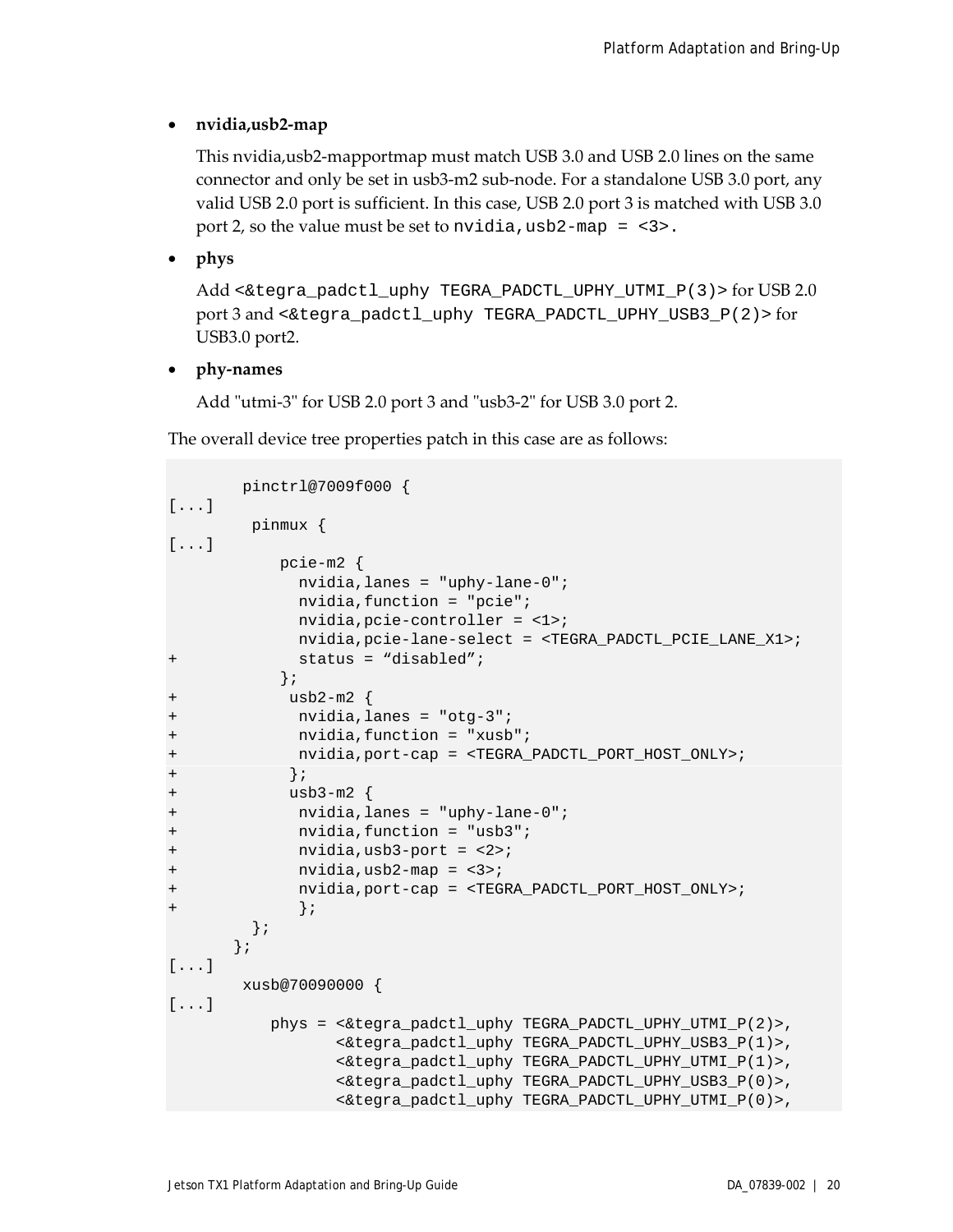```
+ <&tegra_padctl_uphy TEGRA_PADCTL_UPHY_UTMI_P(3)>,
+ <&tegra_padctl_uphy TEGRA_PADCTL_UPHY_USB3_P(2)>;
         phy-names = "utmi-2", "usb3-1", "utmi-1", "usb3-0", "utmi-0",
                   "utmi-3", "usb3-2";
[...]
       };
```
#### <span id="page-20-0"></span>R28 Example 2

USB 3.0 port 2 is used as a standalone port using lane 3. This matches use case 4/5 in possible mappings of super speed ports. USB\_SS#2 port is using lane 3 (PEX1 pins, ball names G42, G43, D42, D43). PCIe configuration changes from 1x1+1x4 to 1x1+1x1. USB\_SS#2 is enabled and lane mapping indicates that lane 3 is in use by USB.

The following device tree properties must change:

1. Create two new sub-nodes under pinctrl@7009f000/pinmux.

Create two sub-nodes, such as usb2-standalone to represent USB 2.0 port 3 and usb3 standalone as an instance of USB3.0 port 2, then set the following properties of them.

• **nvidia,lanes**

In this case, USB 3.0 port 2 is using Lane 3, so set nvidia,lanes = "uphy-lane-3" under usb3-standalone sub-node and set nvidia,lanes = "otg-3" of usb2- standalone sub node.

Since PCIe configuration changes from 1x1+1x4 to 1x1+1x1, change nvidia,lanes of sub-node pcie from 4 lanes("uphy-lane-1", "uphy-lane-2", "uphy-lane-3", "uphy-lane-4") to "uphy-lane-4".

#### • **nvidia,function**

Set nvidia,function = "xusb" in usb2-standalone and nvidia,function = "usb3" for usb3-standalone.

• **nvidia,port-cap**

Set nvidia,port-cap = <TEGRA\_PADCTL\_PORT\_HOST\_ONLY> in both usb2 standalone and usb3-standalone sub-nodes because USB connector supports only host mode.

#### • **nvidia,usb3-port**

This property must be set in usb3-standalone to indicate which USB 3.0 port is bound to the lane set in nvidia,lanes. In this case, it is USB 3.0 port 2, so the value is nvidia,usb3-port = <2> in usb3-standalone.

#### • **nvidia,usb2-map**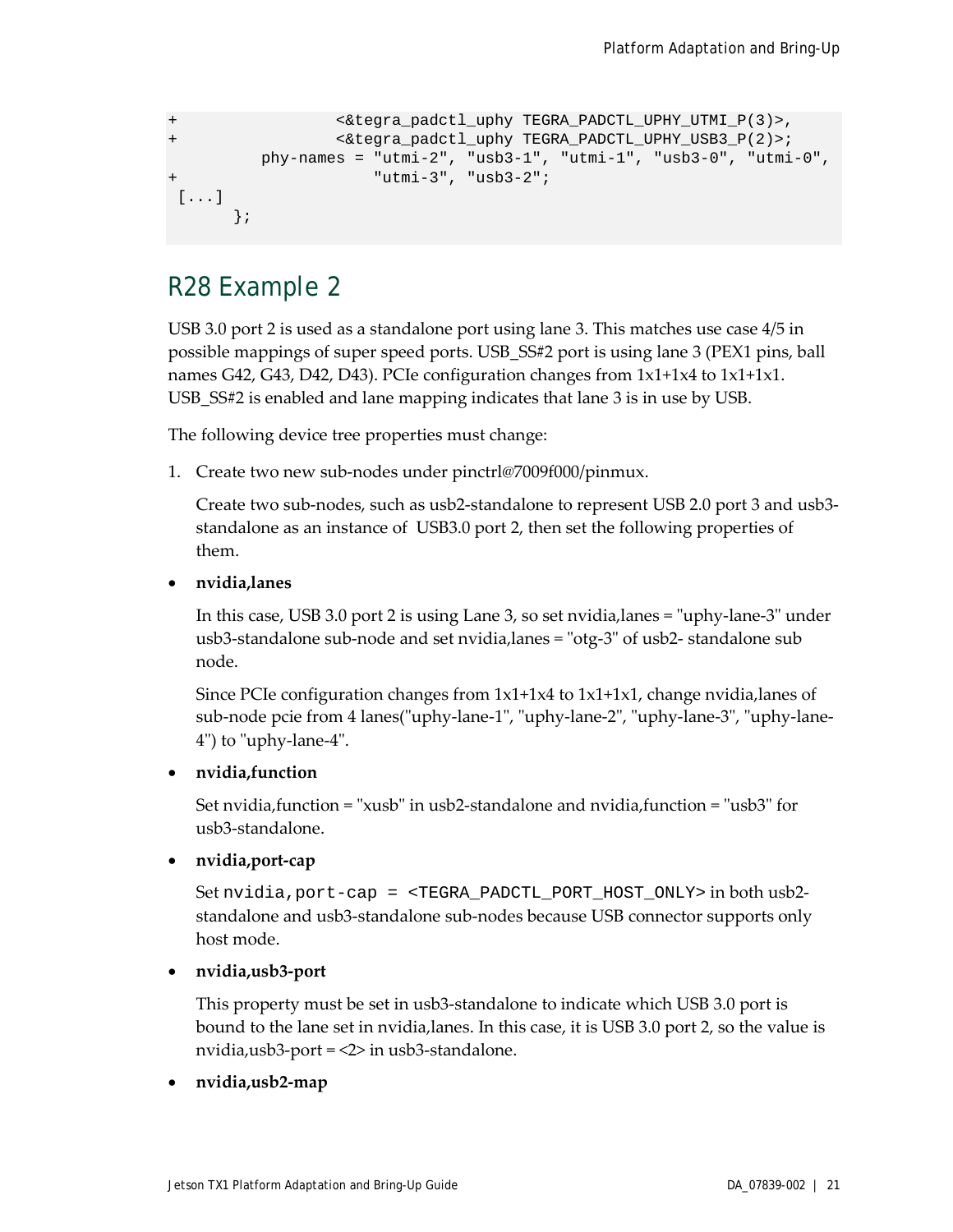This nvidia,usb2-map must match USB 3.0 and USB 2.0 lines on the same connector and only be set in usb3-m2standalone sub-node. In this case, USB 2.0 port 3 is matched with USB 3.0 port 2, so the value must be set to nvidia, usb2-map = <3>.

• **nvidia,pcie-lane-select**

PCIe configuration changes from  $1x1+1x4$  to  $1x1+1x1$ , it must always be set to <TEGRA\_PADCTL\_PCIE\_LANE\_X4> for controller 0.

• **phys**

Add <&tegra\_padctl\_uphy TEGRA\_PADCTL\_UPHY\_UTMI\_P(3)> for USB 2.0 port 3 and <&tegra\_padctl\_uphy TEGRA\_PADCTL\_UPHY\_USB3\_P(2)> for USB3.0 port2.

• **phy-names**

Add "utmi-3" for USB 2.0 port 3 and "usb3-2" for USB 3.0 port 2.

The overall device tree properties patch for above case would look like:

```
 pinctrl@7009f000 { 
[...]
        pinmux {
[...]
           pcie {
           - nvidia,lanes = "uphy-lane-1", "uphy-lane-2",
                          - "uphy-lane-3", "uphy-lane-4";
+ nvidia,lanes = "uphy-lane-4";
             nvidia,function = "pcie";
             nvidia,pcie-controller = <0>;
             nvidia,pcie-lane-select =
<TEGRA_PADCTL_PCIE_LANE_X4>
           };
           pcie-m2 {
             nvidia,lanes = "uphy-lane-0";
             nvidia,function = "pcie";
             nvidia,pcie-controller = <1>;
             nvidia,pcie-lane-select = <TEGRA_PADCTL_PCIE_LANE_X1>;
+ status = "disabled";
           };
+ usb2-standalone {
+ nvidia,lanes = "otg-3";
+ nvidia,function = "xusb";
+ nvidia,port-cap = <TEGRA_PADCTL_PORT_HOST_ONLY>;
+ };
           usb3-standalone {
+ nvidia,lanes = "uphy-lane-3";
           nvidia, function = "usb3";
+ nvidia,usb3-port = <2>;
            nvidia, usb2-map = <3>;
```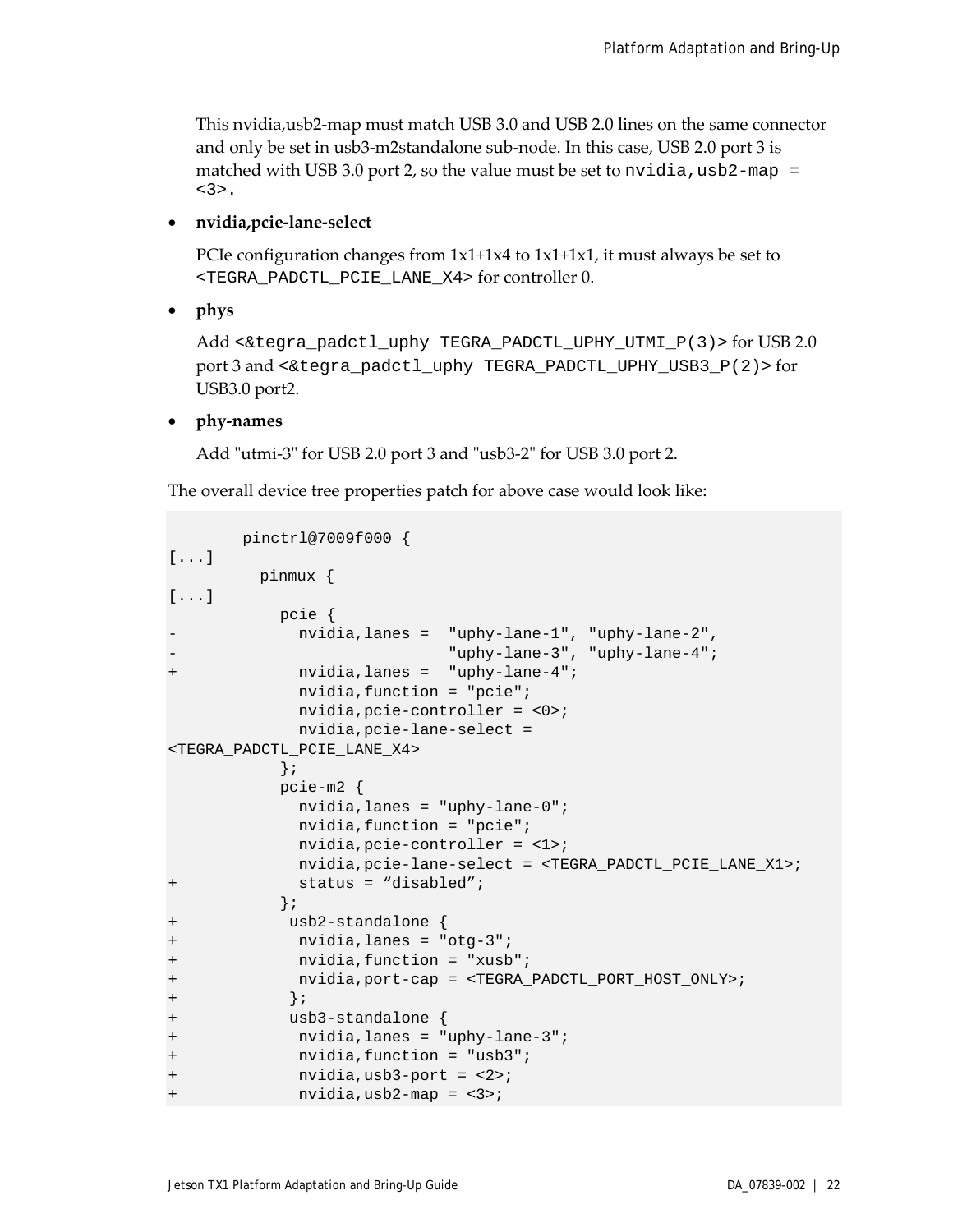```
+ nvidia,port-cap = <TEGRA_PADCTL_PORT_HOST_ONLY>;
+ } }
        };
       };
[...]
       xusb@70090000 {
[...]
        phys = <&tegra_padctl_uphy TEGRA_PADCTL_UPHY_UTMI_P(2)>,
               <&tegra_padctl_uphy TEGRA_PADCTL_UPHY_USB3_P(1)>,
               <&tegra_padctl_uphy TEGRA_PADCTL_UPHY_UTMI_P(1)>,
               <&tegra_padctl_uphy TEGRA_PADCTL_UPHY_USB3_P(0)>,
               <&tegra_padctl_uphy TEGRA_PADCTL_UPHY_UTMI_P(0)>,
+ <&tegra_padctl_uphy TEGRA_PADCTL_UPHY_UTMI_P(3)>,
               + <&tegra_padctl_uphy TEGRA_PADCTL_UPHY_USB3_P(2)>;
        phy-names = "utmi-2", "usb3-1", "utmi-1", "usb3-0", "utmi-0",
                    "utmi-3", "usb3-2";
[...]
       };
```
### <span id="page-22-0"></span>Other Considerations When Porting

Other considerations and recommendations to consider when porting are as follows.

To flash the build image

• When flashing the build image, use your specific board name:

\$ sudo ./flash.sh <board>-<som> mmcblk0p1

To flash with BOARDID if the design does not use EEPROM

BOARDID is either passed using an XML file during flashing or is read from EEPROM. The flashing software uses the BOARDID from the XML file if provided; otherwise it uses the EEPROM value. The file board\_config\_p2597-devkit.xml, shown below, illustrates the XML file format.

```
<?xml version="1.0"?>
<!-- Nvidia Tegra board info configuration file -->
<board_configs>
     <board type="proc" id="2180" sku="1000" fab="0" />
     <board type="display" id="0000" sku="0000"/>
     <board type="pmu" id="2180" sku="0000" />
</board_configs>
```
This flashing config file p2371-2180-devkit.conf passes the name of the XML file as an option: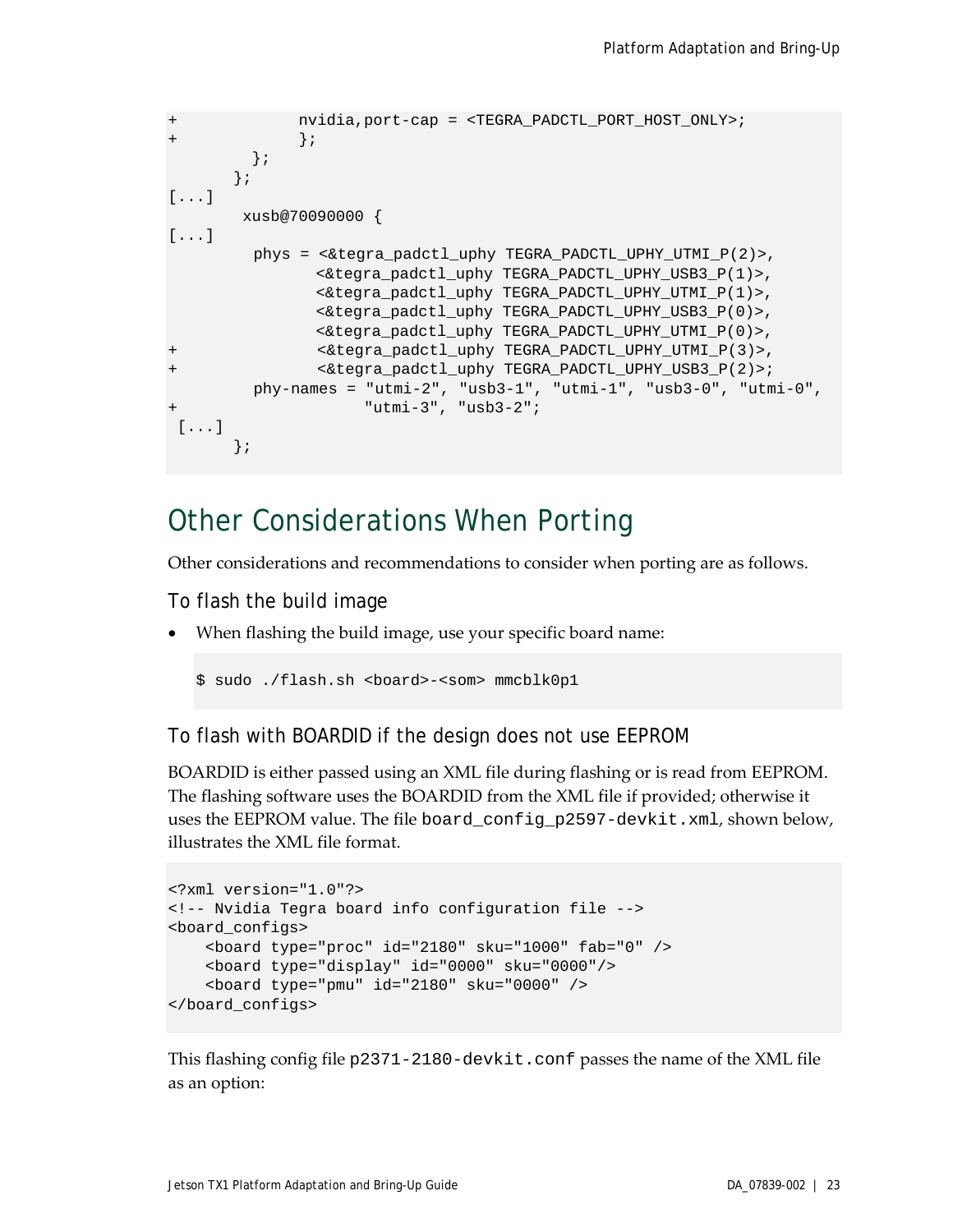BCFFILE="bootloader/\${target\_board}/cfg/board\_config\_p2597-devkit.xml";

The file contains the processor module ID (type="proc"), display board ID (type="display"), and power management unit ID (type="pmu"). Since the processor and PMU are on the same module in the development kit, they have the same ID.

To change the UART port

1. In Linux\_for\_Tegra/<board>.conf, modify the ODMDATA assignment:

ODMDATA=0x60084000;

2. In the U-Boot boot loader, locate the following lines in /include/configs/p2371-2180.h :

#define CONFIG\_TEGRA\_ENABLE\_UARTA

3. Modify that line to specify the UART you want to use. For example, to change UARTA to UARTD:

#define CONFIG\_TEGRA\_ENABLE\_UARTD

4. In the kernel, modify the debug\_uartport assignment:

debug uartport=lsport, 0

## <span id="page-23-0"></span>Flashing the Build Image

When flashing the build image, use your specific board name. The flashing script uses the configuration in the <board>.conf file during the flashing process.

Setting Optional Environment Variables

The flash.sh script updates the following environment variables based on board EEPROM values and other parameters. If you want to override these variables' values, set them in the board-specific file <board>.conf.

```
# Optional Environment Variables:
# BCTFILE ---------------- Boot control table configuration file to be used.
# BOARDID ---------------- Pass boardid to override EEPROM value
# BOARDREV --------------- Pass board_revision to override EEPROM value
```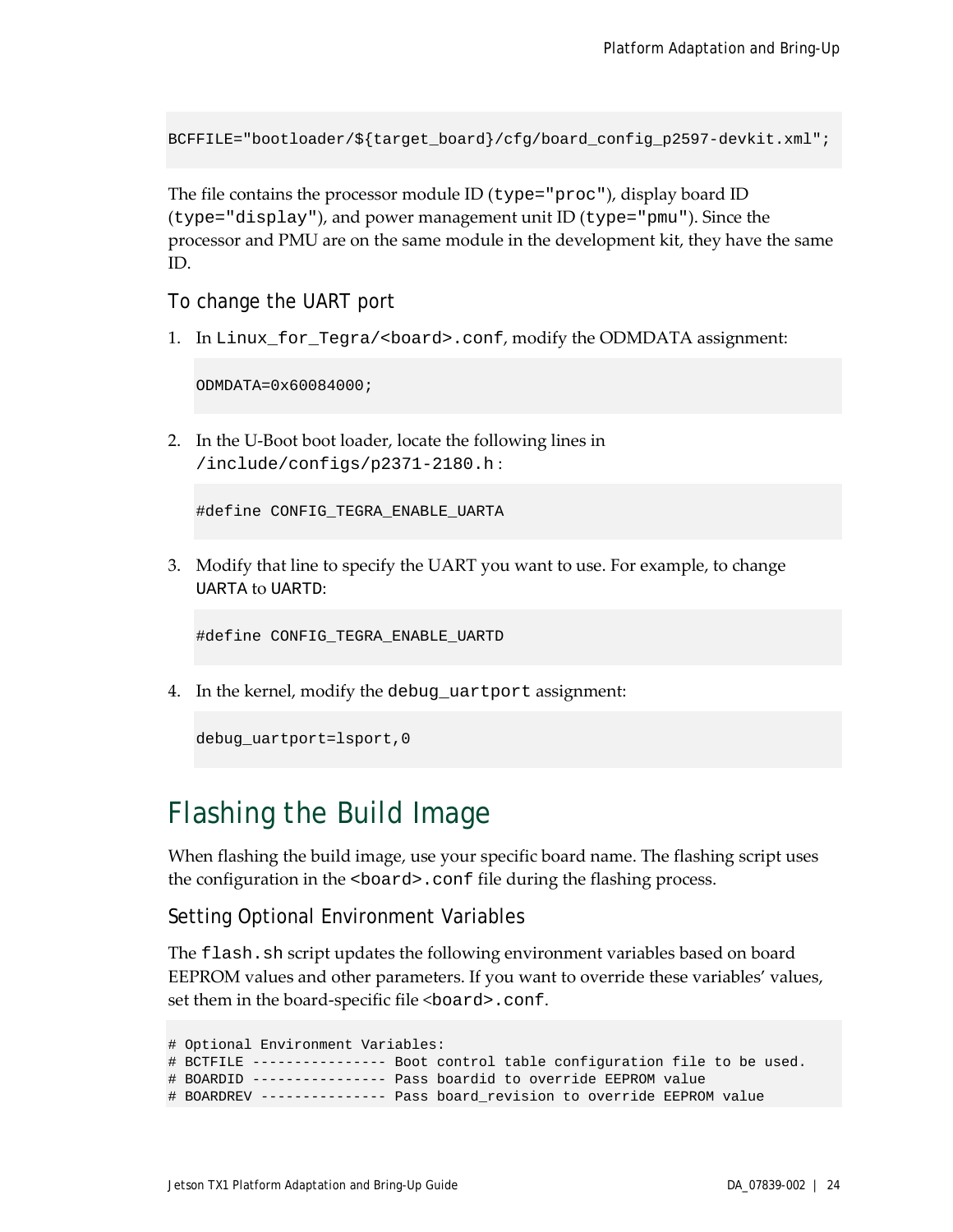|   |                                                  | # BOARDSKU -------------- Pass board_sku to override EEPROM value                    |
|---|--------------------------------------------------|--------------------------------------------------------------------------------------|
|   |                                                  | # BOOTLOADER ------------ Bootloader binary to be flashed                            |
|   |                                                  | # BOOTPARTLIMIT --------- GPT data limit. (== Max BCT size + PPT size)               |
|   |                                                  | # BOOTPARTSIZE ---------- Total eMMC HW boot partition size.                         |
|   |                                                  | # CFGFILE --------------- Partition table configuration file to be used.             |
|   |                                                  | # CMDLINE --------------- Target cmdline. See help for more information.             |
|   |                                                  | # DEVSECTSIZE ----------- Device Sector size. (default = 512Byte).                   |
|   |                                                  | # DTBFILE --------------- Device Tree file to be used.                               |
|   |                                                  | # EMMCSIZE -------------- Size of target device eMMC (boot0+boot1+user).             |
|   |                                                  | # FLASHAPP -------------- Flash application running in host machine.                 |
|   |                                                  | # FLASHER --------------- Flash server running in target machine.                    |
|   |                                                  | # INITRD ---------------- Initrd image file to be flashed.                           |
|   |                                                  | # KERNEL_IMAGE ---------- Linux kernel zImage file to be flashed.                    |
|   |                                                  | # MTS ------------------- MTS file name such as mts_si.                              |
|   |                                                  | # MTSPREBOOT ------------ MTS preboot file name such as mts_preboot_si.              |
|   |                                                  | # NFSARGS --------------- Static Network assignments.                                |
| # |                                                  | <c-ipa>:<s-ipa>:<g-ipa>:<netmask></netmask></g-ipa></s-ipa></c-ipa>                  |
|   |                                                  | # NFSROOT --------------- NFSROOT i.e. <my addr="" ip="">:/exported/rootfs_dir.</my> |
|   | # ODMDATA --------------- Odmdata to be used.    |                                                                                      |
|   |                                                  | # PKCKEY --------------- RSA key file to used to sign bootloader images.             |
|   |                                                  | # ROOTFSSIZE ------------ Linux RootFS size (internal emmc/nand only).               |
|   |                                                  | # ROOTFS_DIR ------------ Linux RootFS directory name.                               |
|   |                                                  | # SBKKEY ---------------- SBK key file to used to encrypt bootloader images.         |
|   | # FAB ------------------- Target board's FAB ID. |                                                                                      |
|   |                                                  | # TEGRABOOT ------------- lowerlayer bootloader such as nvtboot.bin.                 |
|   |                                                  | # WB0BOOT --------------- Warmboot code such as nvtbootwb0.bin                       |
|   |                                                  |                                                                                      |

Here is an example of environment variable settings:

```
source "${LDK_DIR}/p2371-2180-devkit.conf";
DTB_FILE=tegra210-jetson-tx1-p2597-2180-a02-devkit-24x7.dtb;
ODMDATA=0x90000;
```
#### To flash the build image

• Execute the following command:

```
$ sudo ./flash.sh <board> mmcblk0p1
```
## <span id="page-24-0"></span>Hardware Bring-Up Checklist

This section provides a checklist for the platform hardware bring-up process.

#### <span id="page-24-1"></span>Before Power-On

| Make sure that the Jetson TX1 is connected to the BTB connector correctly and<br>securely. |                                                                                  |  |
|--------------------------------------------------------------------------------------------|----------------------------------------------------------------------------------|--|
|                                                                                            | Verify that power supplies are not shorted to ground or to other power supplies. |  |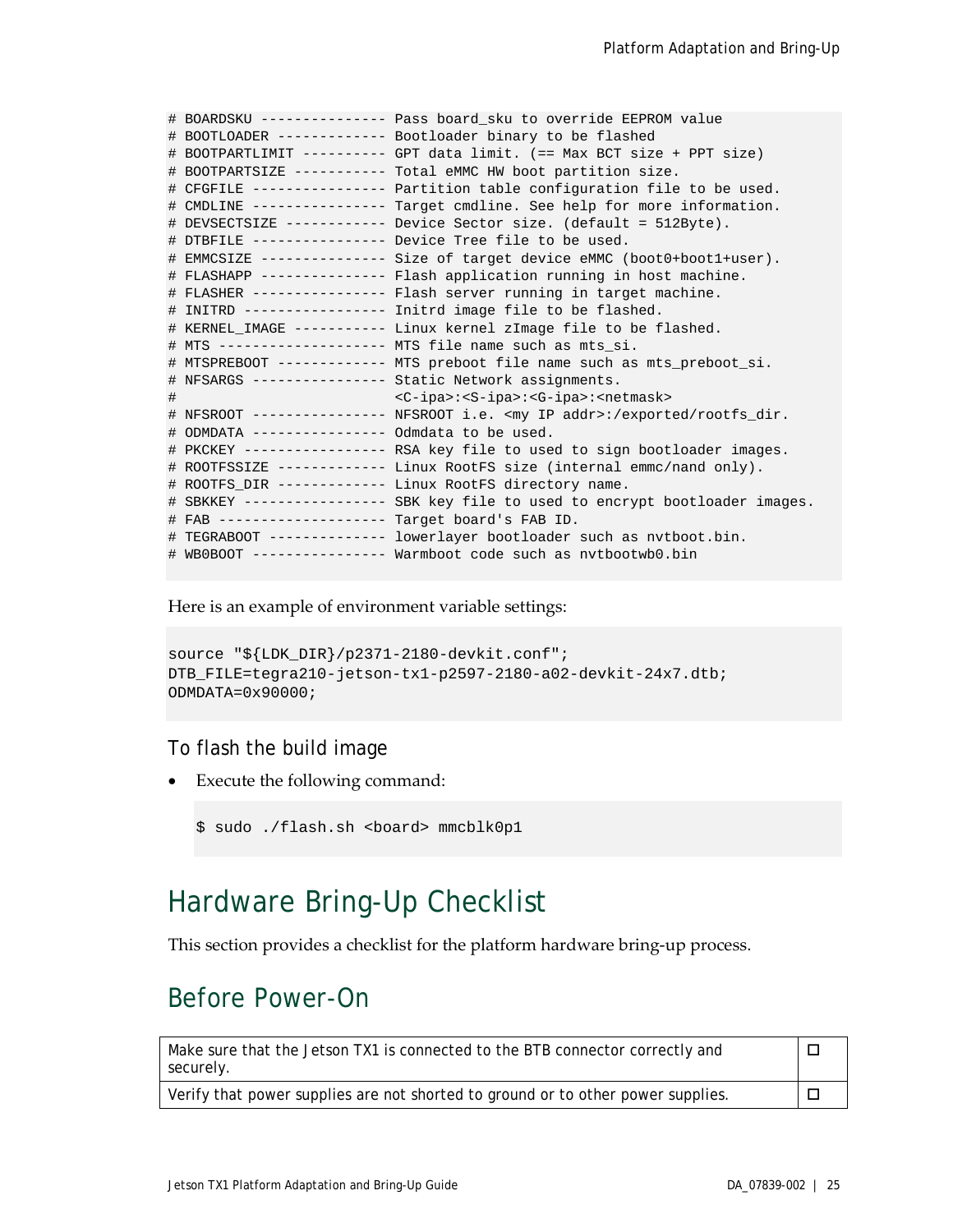## <span id="page-25-0"></span>Initial Power-On

| Verify that VDD_IN from carrier board is in the 6 V to 19 V range. |  |
|--------------------------------------------------------------------|--|
| Verify that CARRIER_WR_ON goes to HIGH when power is turned on.    |  |
| Verify that system can enter force recovery.                       |  |

# <span id="page-25-1"></span>Initial Software Flashing

| Verify that system can be flashed with TegraFlash.                         |  |
|----------------------------------------------------------------------------|--|
| Verify that TegraBoot and U-boot run to completion by checking log output. |  |
| Verify that OS runs to desktop.                                            |  |
| Verify that any UARTs intended for debugging are enabled and functional.   |  |

#### <span id="page-25-2"></span>Power

| Verify that all supplies required on at power-on are enabled appropriately.                                                 |  |
|-----------------------------------------------------------------------------------------------------------------------------|--|
| Verify that all supplies required off at power-on are not enabled initially.                                                |  |
| Verify that each controllable supply can be enabled and disabled, and different voltage<br>levels can be set if applicable. |  |
| Verify that carrier board power-on sequence starts after CARRIER_PWR_ON signal is<br>asserted.                              |  |

## <span id="page-25-3"></span>Power Optimization

| Capture CPU PWR Request entering and exiting Deep Sleep (LP0). Ensure that CPU PWR $\Box$<br>Request and associated power rail sequence meets Tegra Data Sheet requirements. |    |
|------------------------------------------------------------------------------------------------------------------------------------------------------------------------------|----|
| Verify that all rails which must be OFF in Deep Sleep (LP0) are OFF.                                                                                                         |    |
| Verify that all rails which must be ON in Deep Sleep (LP0) are ON.                                                                                                           |    |
| Verify that required rails are back and at correct voltage under hardware control exiting<br>Deep Sleep (LP0).                                                               | ▁□ |

## <span id="page-25-4"></span>USB 2.0 PHY

| Verify that USB0 supports USB Recovery (device mode).                               |  |
|-------------------------------------------------------------------------------------|--|
| Verify that USB0 device mode works with intended peripheral types, if supported.    |  |
| Verify USB0, USB1 and or USB2 Host mode, if implemented.                            |  |
| Verify USB0 Device/Host detection, if supported.                                    |  |
| Verify that USB PHYs go to lowest power mode when not used or when the system is in |  |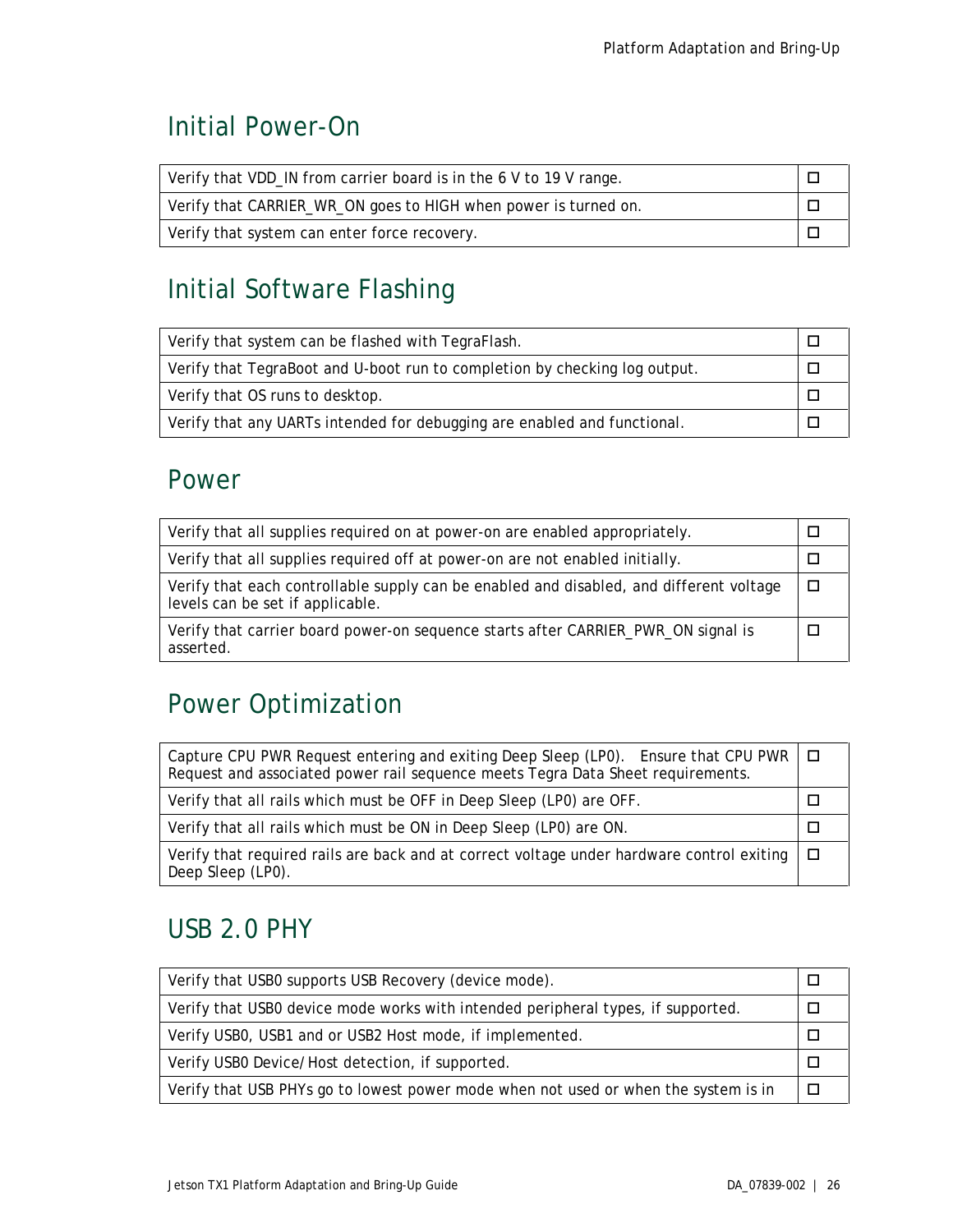| low power mode.                                                                                                           |  |
|---------------------------------------------------------------------------------------------------------------------------|--|
| Verify that AVDD_USB and AVDD_PLL_UTMIP are off during Deep Sleep (LP0).                                                  |  |
| Capture USB0_D+/D- signals at both ends of link (connector and test points near Tegra).                                   |  |
| Capture USB2_D+/D- signals at both ends of link (connector and test points near Tegra).                                   |  |
| Using USB-IF procedures, verify that signals meet requirements (correct eye<br>height/width, etc.).                       |  |
| If USB signals do not meet requirements, use the Tegra USB Tuning Guide to adjust<br>settings until requirements are met. |  |

## <span id="page-26-0"></span>USB 3.0

| Verify USB 3.0 Host mode.                                                                                                        |  |
|----------------------------------------------------------------------------------------------------------------------------------|--|
| Verify USB 3.0 Device mode, if enabled.                                                                                          |  |
| Verify that the USB 3.0 interface goes to the lowest power mode when not used or when $\Box$<br>the system is in low power mode. |  |

### <span id="page-26-1"></span>HDMI

| Verify that HDMI-compatible display works at 1080p.                                                                         | ш      |
|-----------------------------------------------------------------------------------------------------------------------------|--------|
| Verify that display is detected properly (HPD).                                                                             | П      |
| Verify that HDMI reads and writes to the display using DDC interface.                                                       |        |
| Verify that HDMI related rails are powered off when not used or system is in Deep Sleep<br>$(LP0)$ .                        | $\Box$ |
| Capture HDMI signals at the connector (using appropriate test fixture and termination).                                     | П      |
| Verify that signal quality is acceptable (meets EYE diagram, etc.). Consult Tegra HDMI<br>Tuning Guide for details.         | $\Box$ |
| If HDMI signals do not meet requirements, use the Tegra HDMI Tuning Guide to adjust<br>settings until requirements are met. |        |

# <span id="page-26-2"></span>Audio

| Verify reads and writes on I2C interface used for Audio Codec.                                        |  |
|-------------------------------------------------------------------------------------------------------|--|
| Verify that playback works properly on speakers, headphones, and headset.                             |  |
| Verify that capture works properly: Sound is recorded from microphone/headset if<br>supported.        |  |
| Verify that tones, voice, etc. can be heard from speakers or headphones/headset.                      |  |
| Verify that Audio Codec goes to lowest power mode when not in use or system enters<br>low power mode. |  |
| Capture signals at receiver end of link, if accessible, for each I2S I/FT used.                       |  |
| Verify that signal quality is acceptable. Look for excessive over/undershoot and glitches             |  |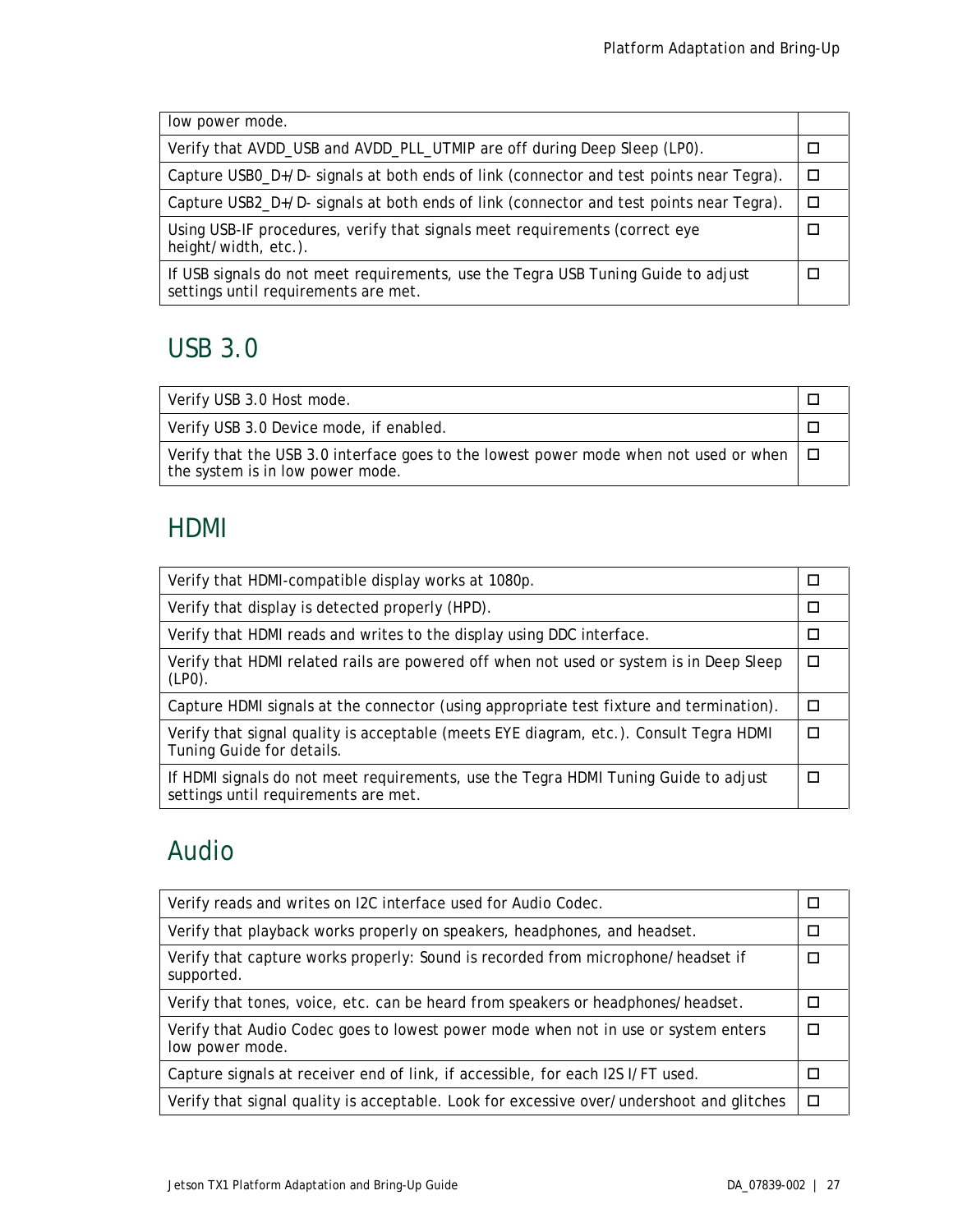<span id="page-27-0"></span>

|  | on signal edges. |
|--|------------------|
|  |                  |

#### UART

Verify that Tegra TX/RX/CTS/RTS connects to device RX/TX/RTS/CTS for each UART used.  $\Box$ 

Verify that signal quality is acceptable. Look for excessive over/undershoot and glitches on signal edges.  $\Box$ 

### <span id="page-27-1"></span>SD Card (SDMMC1)

| Verify proper connectivity by setting Tegra pins to GPIOs, if necessary, to debug.                                                                                                                                                                       |  |
|----------------------------------------------------------------------------------------------------------------------------------------------------------------------------------------------------------------------------------------------------------|--|
| Verify that basic SD commands operate properly.                                                                                                                                                                                                          |  |
| Verify reads and writes for a variety of SD Cards.                                                                                                                                                                                                       |  |
| Verify that SD Card insertion detection works and wakes system, if supported.                                                                                                                                                                            |  |
| Verify that SD Card Write Protect works, if implemented.                                                                                                                                                                                                 |  |
| Verify that SD Card goes to low power mode or rails are powered off when not used or<br>in low power system state.                                                                                                                                       |  |
| Verify that signal quality is acceptable when probed at receiver end (socket or test<br>points near BTB connector or both for bidirectional signals). Look for excessive over/<br>undershoot and glitches on signal edges and abnormal Clock duty cycle. |  |

### <span id="page-27-2"></span>Sensors I2C: General

Verify that addresses of all I2C devices appear correctly, and no unknown ghost devices appear.  $\Box$ 

Verify that signal quality is acceptable, including rise times of signals, when probed at BTB connector and devices.  $\Box$ 

### <span id="page-27-3"></span>Sensors I2C: Touch Screen (Optional)

| Verify that Reads/Writes on I2C or SPI to Touch Screen controller are functional<br>(reading device ID or a similar register is successful). |  |
|----------------------------------------------------------------------------------------------------------------------------------------------|--|
| Verify that interrupts are generated properly.                                                                                               |  |
| Verify functionality of Touch Screen.                                                                                                        |  |
| Verify that Touch Screen Controller goes to lowest power mode when not used, or<br>system is in low power state.                             |  |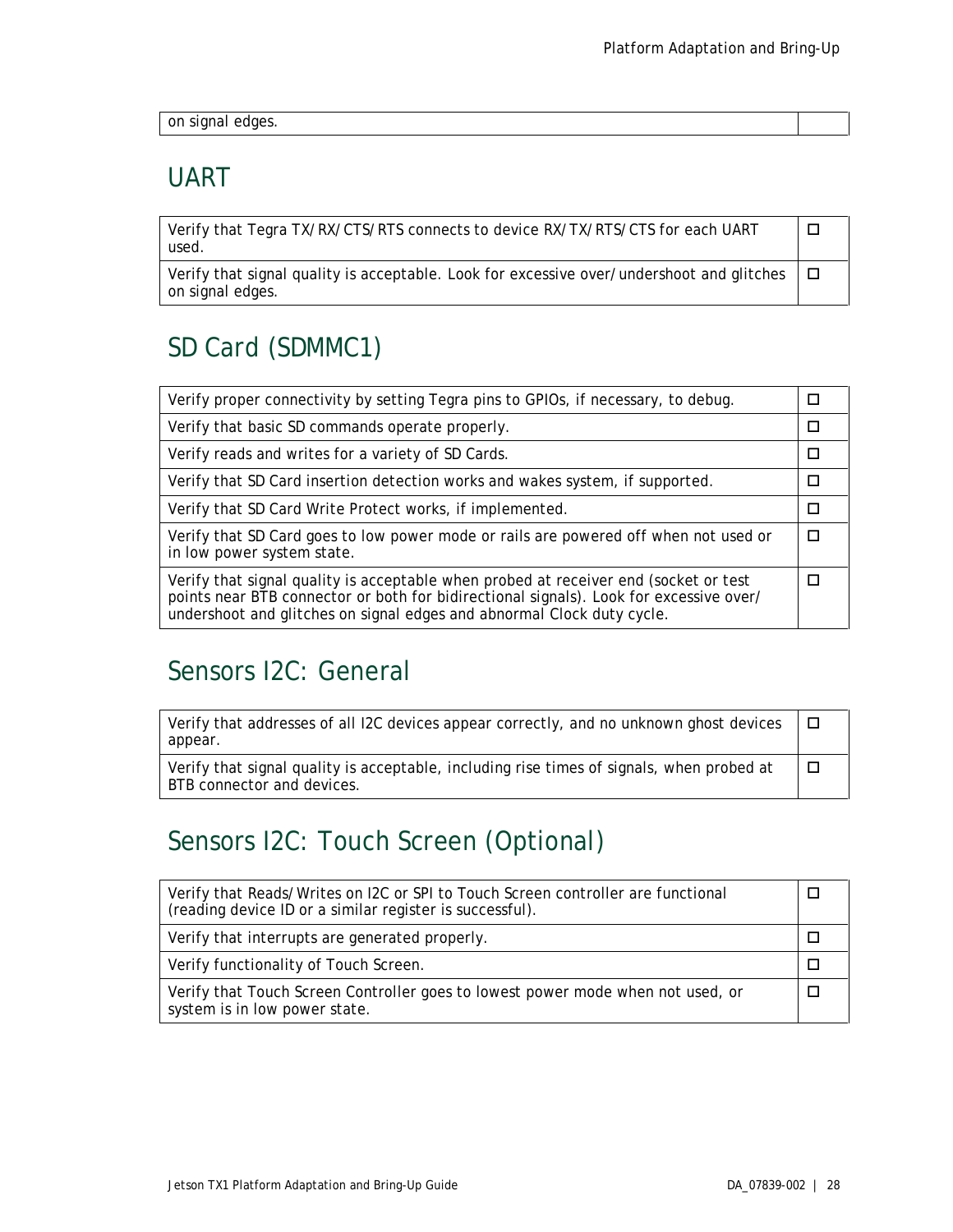# <span id="page-28-0"></span>PEX (Optional)

| Verify proper connectivity by checking lanes.                                                                                                                           |  |
|-------------------------------------------------------------------------------------------------------------------------------------------------------------------------|--|
| Verify that any implemented PEX interfaces transition to the lowest power state in Deep $\Box$<br>Sleep (LP0).                                                          |  |
| Verify that signal quality is acceptable when probed at receiver end of link near Tegra<br>and device. Look for excessive over/undershoot and glitches on signal edges. |  |

# <span id="page-28-1"></span>SATA (Optional)

| Verify proper connectivity by checking diff lines.                                                                                                                       |  |
|--------------------------------------------------------------------------------------------------------------------------------------------------------------------------|--|
| Verify that any implemented SATA interfaces transition to the lowest power state in<br>Deep Sleep (LP0).                                                                 |  |
| Verify that signal quality is acceptable when probed at receiver end of link near Tegra<br>and device. Look for excessive over/ undershoot and glitches on signal edges. |  |

# <span id="page-28-2"></span>Embedded Display(s) (Optional)

| Verify that I2C or other control interface is able to perform writes/reads to display.                                                                                                                                                  | П |
|-----------------------------------------------------------------------------------------------------------------------------------------------------------------------------------------------------------------------------------------|---|
| Verify that each embedded display shows correct colors.                                                                                                                                                                                 | п |
| Verify that each embedded display's backlight is enabled when in normal display mode.                                                                                                                                                   | □ |
| Verify that each embedded display's backlight brightness can be adjusted properly.                                                                                                                                                      | П |
| Verify that each embedded display's backlight is disabled when in a low power mode.                                                                                                                                                     | п |
| Verify that each embedded display (and any display bridge) transitions to the lowest<br>power state in Deep Sleep (LP0).                                                                                                                | п |
| Verify that power-on/off sequencing of rails associated with each display meets<br>manufacturer's requirements.                                                                                                                         | п |
| Verify DSI, LVDS or eDP timing (see Tegra DC and DSI Debugging Guide for details on<br>how and what to verify).                                                                                                                         | п |
| Probe DSI, LVDS or eDP signals near panel driver, or at connector/test points if access to<br>driver is not possible, and verify that signal quality is acceptable. Look for excessive<br>over/undershoot and glitches on signal edges. | П |

# <span id="page-28-3"></span>Imager(s) (Optional)

| Verify that I2C interface writes/reads work to all cameras. |  |
|-------------------------------------------------------------|--|
| Verify that preview displays properly for all cameras.      |  |
| Verify that still capture works on all cameras.             |  |
| Verify that video capture works on all cameras.             |  |
| Verify that all flashes operate properly.                   |  |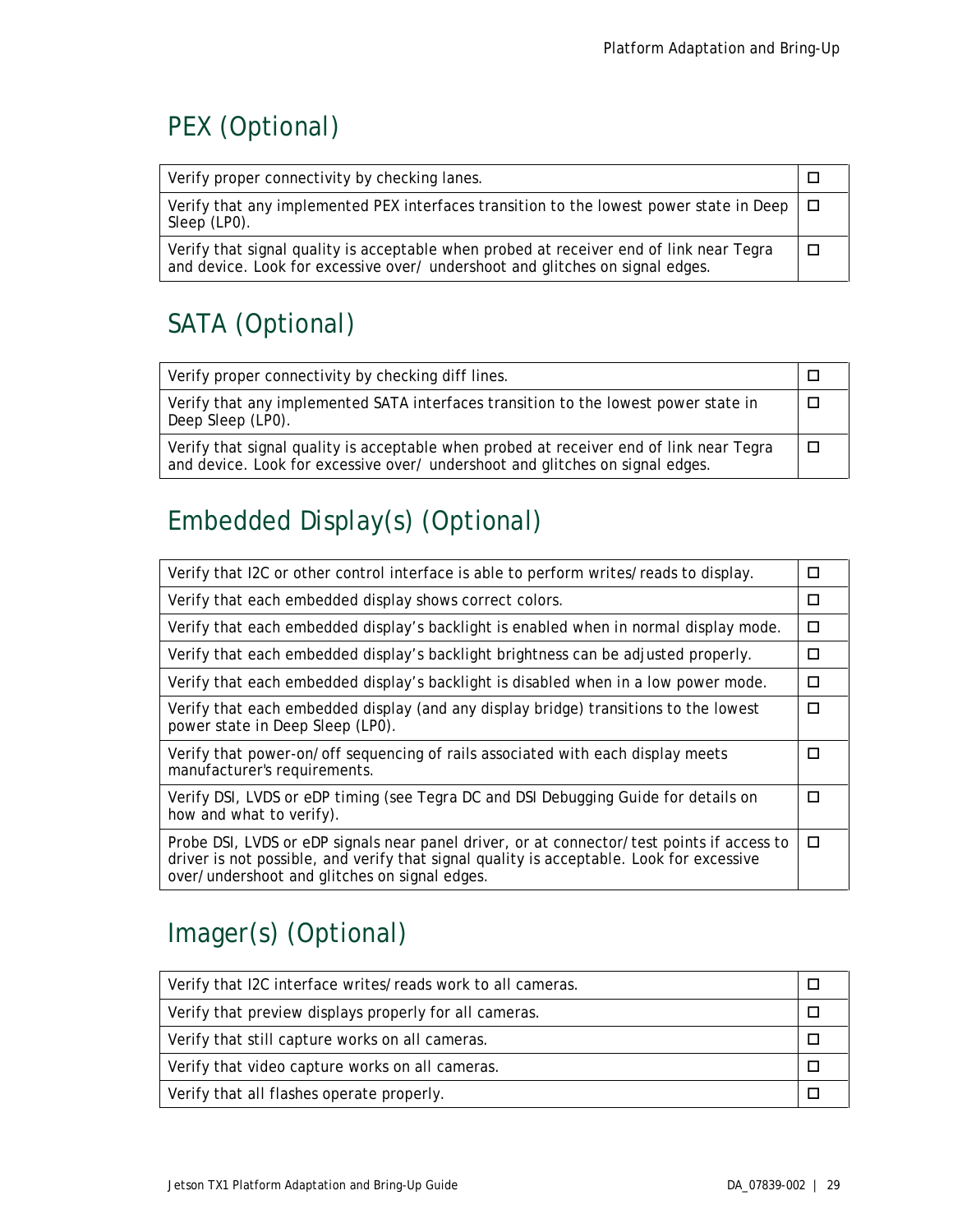| Verify that any available autofocus mechanism functions properly.                                                                                               |  |
|-----------------------------------------------------------------------------------------------------------------------------------------------------------------|--|
| Verify that privacy LED operates properly, if implemented.                                                                                                      |  |
| Verify that cameras and related circuitry enter lowest power mode when not used or<br>system is in a low power mode.                                            |  |
| Verify that power-on/off sequencing of rails associated with imager module meets<br>manufacturer's requirements.                                                |  |
| Probe MCLK output at recommended test points, and verify that signal quality is<br>acceptable. Look for excessive over/undershoot and glitches on signal edges. |  |
| Look for excessive over/undershoot and glitches on signal edges.                                                                                                |  |

# <span id="page-29-0"></span>Software Bring-Up Checklist

This section provides a checklist for the software bring-up process.

### <span id="page-29-1"></span>Preparation

| Verify Board BCT.                                      |  |
|--------------------------------------------------------|--|
| Verify operation eMMC with the NVIDIA Diagnostic Tool. |  |
| Obtain board schematics and component data sheets.     |  |
| Verify power tree.                                     |  |
| Review board pinmux.                                   |  |

## <span id="page-29-2"></span>Bring-up Hardware Validation

| Power and Reset Sequence, Power Rail Check |  |
|--------------------------------------------|--|
| Recovery Mode                              |  |
| NvTest (Tegra MODS) DDR, eMMC, CPU         |  |
| JTAG connection check                      |  |

## <span id="page-29-3"></span>U-Boot Port and Boot Validation

| TegraFlash                                                   |  |
|--------------------------------------------------------------|--|
| UART output                                                  |  |
| KBD connection                                               |  |
| Board config/PMIC regulator config/Pinmux/Review device tree |  |
| Verify FS support/Config boot scripts (bootcmd)              |  |
| Boot to U-boot                                               |  |
| Boot to kernel                                               |  |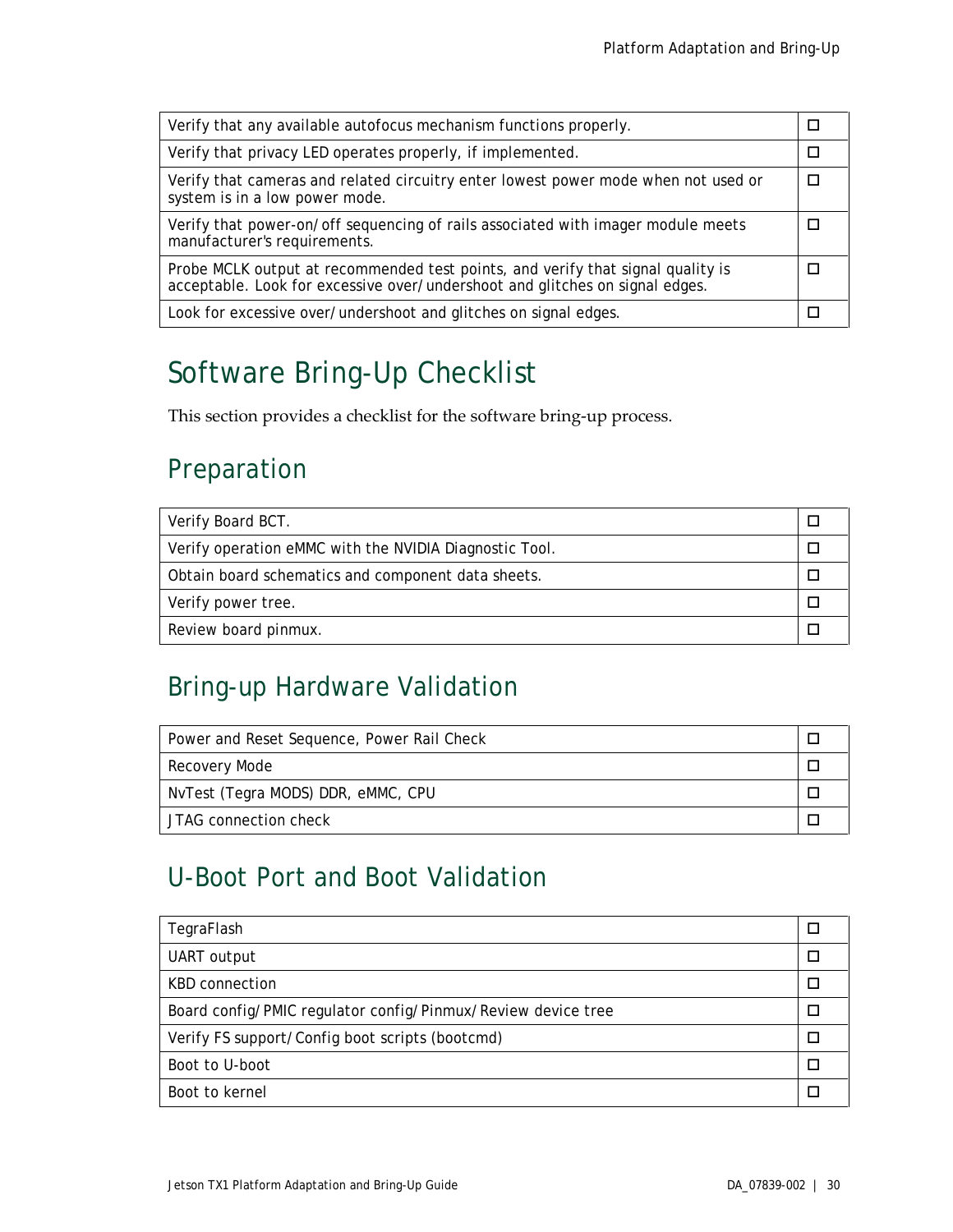| Boot to kernel command line or custom desktop |  |
|-----------------------------------------------|--|

## <span id="page-30-0"></span>Kernel and Peripherals, Port and Validation

| Device tree review, Pinmux, GPIO, Wake pins | П      |
|---------------------------------------------|--------|
| PMU and regulator drivers                   | П      |
| Display/HDMI                                | П      |
| Audio codec                                 | □      |
| Microphone and speaker                      | П      |
| <b>USB</b>                                  | $\Box$ |
| SD card                                     | $\Box$ |
| <b>Thermal Sensor</b>                       | П      |
| <b>EMC DFS table</b>                        | П      |
| Ethernet                                    | П      |
| <b>SATA</b>                                 | П      |
| PCIe                                        | П      |

# <span id="page-30-1"></span>System Power and Clocks

| CPU/CORE/GPU DVFS                                         | □ |
|-----------------------------------------------------------|---|
| <b>EMC DFS table</b>                                      | □ |
| CPU/CORE EDP                                              | П |
| <b>GPU EDP</b>                                            | П |
| System EDP (Contain Current monitor & Voltage comparator) | П |
| Power Off                                                 | П |
| LP0 (optional)                                            | П |
| CPU power down (LP2)                                      | П |
| BCT, Full-speed                                           | П |